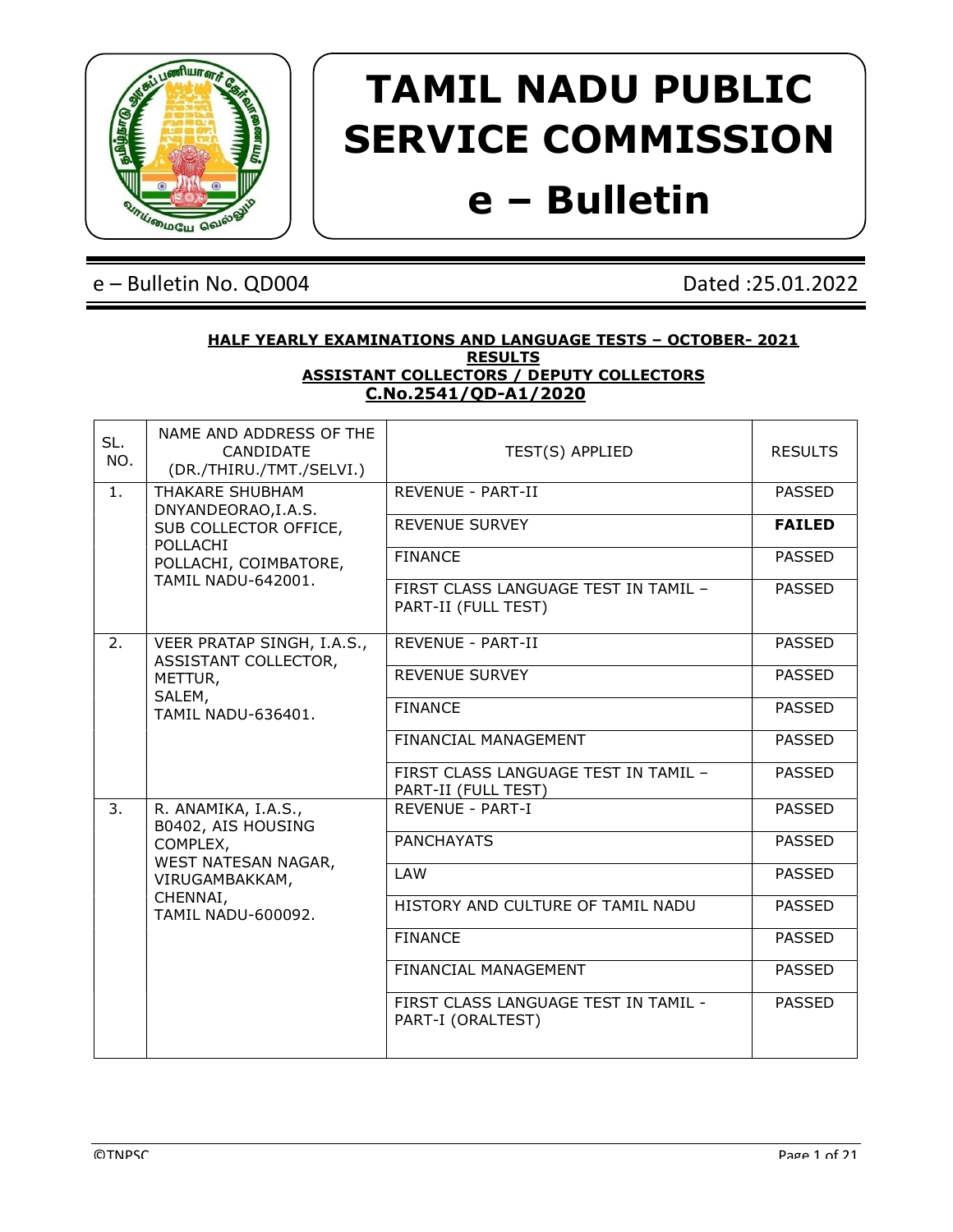| SL.<br>NO. | <b>NAME AND ADDRESS OF</b><br>THE CANDIDATE<br>(DR./THIRU./TMT./SELVI.)                                                | <b>TEST(S) APPLIED</b>                                                          | <b>RESULTS</b> |
|------------|------------------------------------------------------------------------------------------------------------------------|---------------------------------------------------------------------------------|----------------|
|            | EKAM J SINGH, I.A.S,                                                                                                   | <b>REVENUE - PART-I</b>                                                         | <b>PASSED</b>  |
| 4.         | <b>B1PRIME SQUARE</b><br>APARTMENT, VASUKI STREET<br><b>VTH CROSS</b>                                                  | <b>PANCHAYATS</b>                                                               | <b>PASSED</b>  |
|            | ERODE, ERODE                                                                                                           | <b>LAW</b>                                                                      | <b>PASSED</b>  |
|            | TAMIL NADU-638001.                                                                                                     | HISTORY AND CULTURE OF TAMIL NADU                                               | <b>PASSED</b>  |
|            |                                                                                                                        | <b>FINANCE</b>                                                                  | <b>PASSED</b>  |
|            |                                                                                                                        | FINANCIAL MANAGEMENT                                                            | <b>PASSED</b>  |
| 5.         | R. ISHWARYA, I.A.S.,<br>7/11 MARIA SUSAI NAGAR                                                                         | REVENUE - PART-I                                                                | <b>PASSED</b>  |
|            | VANNARAPALAYAM                                                                                                         | <b>PANCHAYATS</b>                                                               | <b>PASSED</b>  |
|            | CUDDALORE, CUDDALORE,<br>TAMIL NADU-607001.                                                                            | LAW                                                                             | <b>PASSED</b>  |
|            |                                                                                                                        | HISTORY AND CULTURE OF TAMIL NADU                                               | <b>PASSED</b>  |
|            |                                                                                                                        | <b>FINANCE</b>                                                                  | <b>PASSED</b>  |
|            |                                                                                                                        | FINANCIAL MANAGEMENT                                                            | <b>PASSED</b>  |
|            |                                                                                                                        | FIRST CLASS LANGUAGE TEST IN TAMIL -<br>PART-I (ORALTEST - MANUSCRIPTS READING) | <b>PASSED</b>  |
| 6.         | KATTA RAVI TEJA, I.A.S.<br>ROOM NO 1,<br>SRBC REST HOUSE,<br>PWD CAMPUS,<br>CHENGAM ROAD,<br>THIRUVANNAMALAI - 606603. | <b>REVENUE - PART-I</b>                                                         | <b>PASSED</b>  |
|            |                                                                                                                        | <b>PANCHAYATS</b>                                                               | <b>PASSED</b>  |
|            |                                                                                                                        | LAW                                                                             | <b>PASSED</b>  |
|            |                                                                                                                        | HISTORY AND CULTURE OF TAMIL NADU                                               | <b>PASSED</b>  |
|            |                                                                                                                        | <b>FINANCE</b>                                                                  | <b>PASSED</b>  |
|            |                                                                                                                        | FINANCIAL MANAGEMENT                                                            | <b>PASSED</b>  |
|            |                                                                                                                        | FIRST CLASS LANGUAGE TEST IN TAMIL -<br>PART-I (ORAL TEST)                      | <b>PASSED</b>  |
| 7.         | H. R. KOUSHIK, I.A.S.,                                                                                                 | REVENUE - PART-I                                                                | <b>ABSENT</b>  |
|            | 1665, KARUNAVATHY NAGAR<br>1ST STREET,                                                                                 | <b>REVENUE SURVEY</b>                                                           | ABSENT         |
|            | NANJIKOTTAI ROAD<br>THANJAVUR,                                                                                         | <b>PANCHAYATS</b>                                                               | <b>ABSENT</b>  |
|            | TAMIL NADU-613006.                                                                                                     | LAW                                                                             | <b>ABSENT</b>  |
|            |                                                                                                                        | HISTORY AND CULTURE OF TAMIL NADU                                               | <b>ABSENT</b>  |
|            |                                                                                                                        | <b>FINANCE</b>                                                                  | <b>ABSENT</b>  |
|            |                                                                                                                        | FINANCIAL MANAGEMENT                                                            | <b>ABSENT</b>  |
|            |                                                                                                                        | FIRST CLASS LANGUAGE TEST IN TAMIL -<br>PART-I (ORAL TEST)                      | <b>ABSENT</b>  |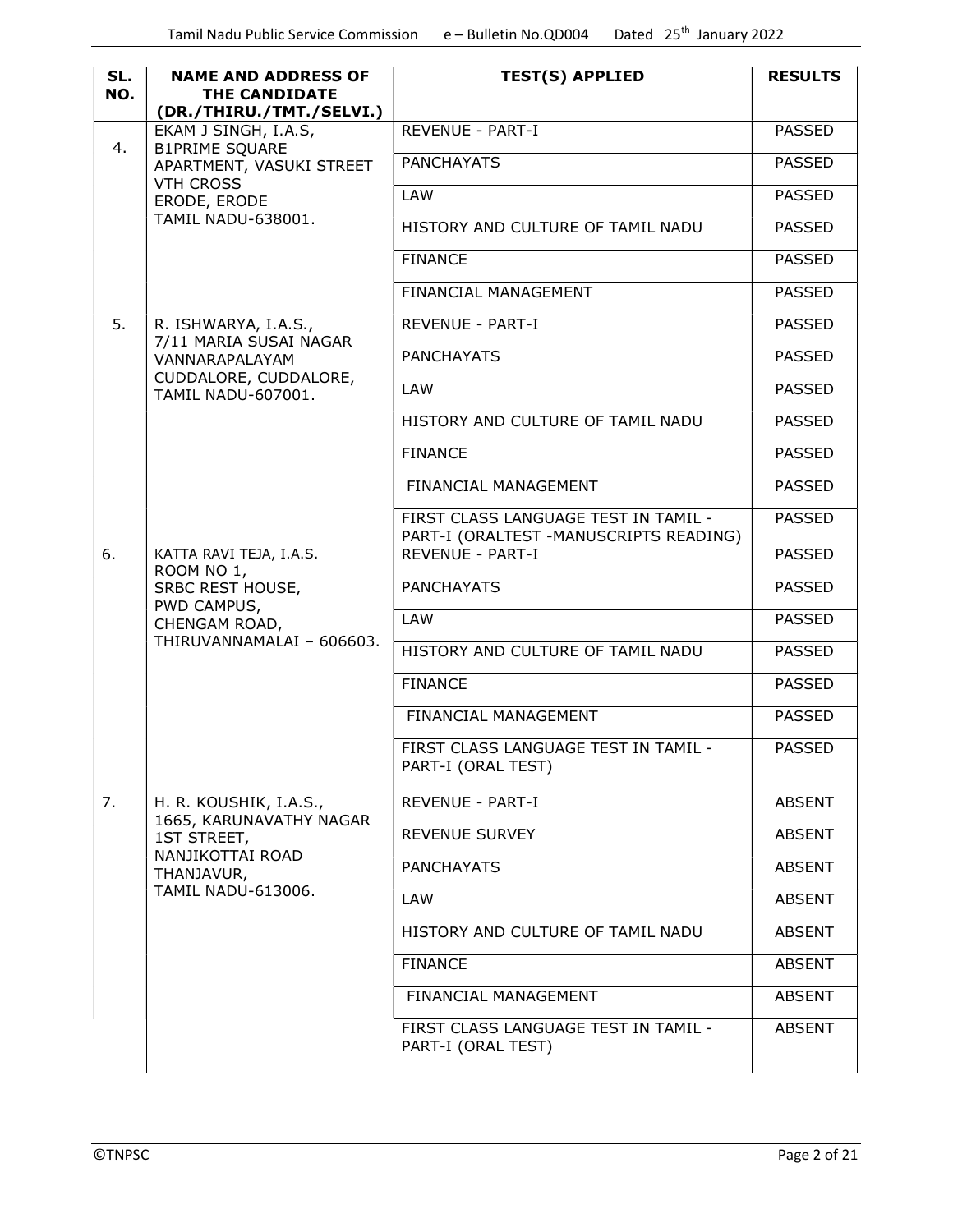| SL.<br>NO. | <b>NAME AND ADDRESS OF</b><br>THE CANDIDATE<br>(DR./THIRU./TMT./SELVI.) | <b>TEST(S) APPLIED</b>                                                         | <b>RESULTS</b> |
|------------|-------------------------------------------------------------------------|--------------------------------------------------------------------------------|----------------|
| 8.         | NARAYANAN,<br>SRUTANJAY<br>I.A.S.,                                      | REVENUE - PART-I                                                               | <b>PASSED</b>  |
|            | OLD NO 37,                                                              | <b>PANCHAYATS</b>                                                              | <b>PASSED</b>  |
|            | NEW NO 48, BHEEMASENA<br><b>GARDEN STREET</b>                           | <b>LAW</b>                                                                     | <b>PASSED</b>  |
|            | <b>MYLAPORE</b><br>CHENNAI,                                             | HISTORY AND CULTURE OF TAMIL NADU                                              | <b>PASSED</b>  |
|            | <b>TAMIL NADU-600004.</b>                                               | <b>FINANCE</b>                                                                 | <b>PASSED</b>  |
|            |                                                                         | FINANCIAL MANAGEMENT                                                           | <b>PASSED</b>  |
|            |                                                                         | FIRST CLASS LANGUAGE TEST IN TAMIL -<br>PART-I (ORAL TEST)                     | <b>PASSED</b>  |
| 9.         | S. PRIYANKA, I.A.S.,<br>49PANCHAVARNAM NAGAR,                           | REVENUE - PART-I                                                               | <b>PASSED</b>  |
|            | PANRUTI,<br>CUDDALORE,<br><b>TAMIL NADU-607106.</b>                     | <b>REVENUE SURVEY</b>                                                          | <b>ABSENT</b>  |
|            |                                                                         | <b>PANCHAYATS</b>                                                              | <b>PASSED</b>  |
|            |                                                                         | <b>LAW</b>                                                                     | <b>PASSED</b>  |
|            |                                                                         | HISTORY AND CULTURE OF TAMIL NADU                                              | <b>PASSED</b>  |
|            |                                                                         | <b>FINANCE</b>                                                                 | <b>PASSED</b>  |
|            |                                                                         | FINANCIAL MANAGEMENT                                                           | <b>PASSED</b>  |
|            |                                                                         | FIRST CLASS LANGUAGE TEST IN TAMIL -<br>PART-I (ORAL TEST- MANUSCRIPT READING) | <b>PASSED</b>  |
| 10.        | K.SUGITHA,<br>DEPUTY COLLECTOR,                                         | REVENUE - PART-II                                                              | <b>PASSED</b>  |
|            | 4/2224, SRI KRISHNA ILLAM,                                              | <b>REVENUE SURVEY</b>                                                          | <b>PASSED</b>  |
|            | VALASHI STREET,<br>THANGACHIMADAM,                                      | <b>FINANCE</b>                                                                 | <b>PASSED</b>  |
|            | RAMANATHAPURAM,<br>TAMIL NADU - 623 529.                                | FINANCIAL MANAGEMENT                                                           | <b>PASSED</b>  |

 The Controller of Examinations Tamil Nadu Public Service Commission Chennai-600 003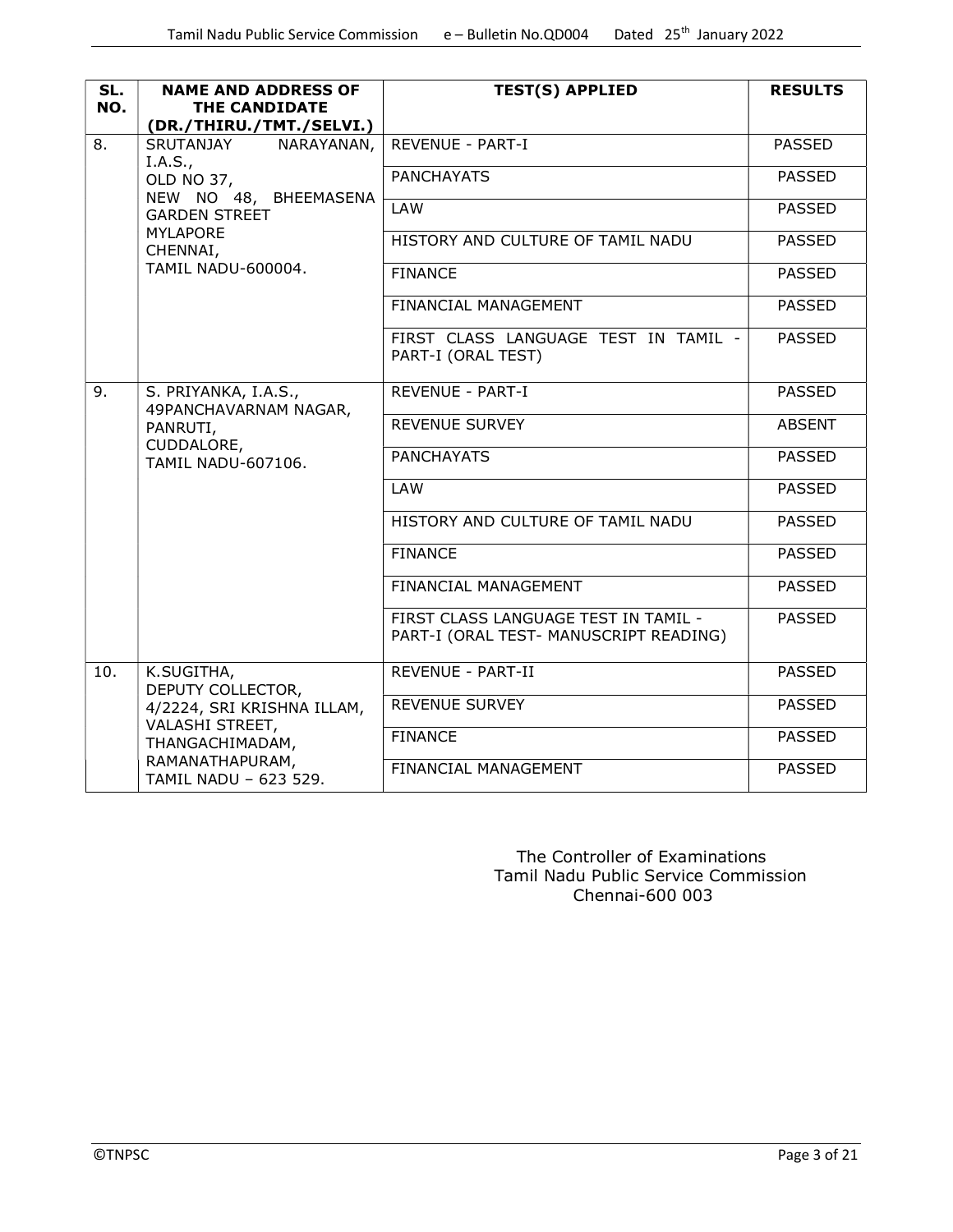#### I.P.S / D.S.P. OFFICERS C.No.2541/QD-A1/2020

| SI. | <b>NAME AND ADDRESS OF THE</b>                     | <b>TEST(S) APPLIED</b>       | <b>RESULTS</b> |
|-----|----------------------------------------------------|------------------------------|----------------|
| No. | <b>CANDIDATE</b>                                   |                              |                |
|     | (DR./THIRU./TMT./SELVI.)                           |                              |                |
| 1.  | DEEPAK SIWACH, I.P.S,                              | FIRST CLASS LANUGAGE TEST IN | <b>PASSED</b>  |
|     | 646,<br>SECTOR 27,                                 | TAMIL - PART-II (FULL TEST)  |                |
|     | PANCHKULA,                                         |                              |                |
|     | HARYANA-134112.                                    |                              |                |
| 2.  | HARSH SINGH, I.P.S.,                               | FIRST CLASS LANUGAGE TEST IN | <b>PASSED</b>  |
|     | 11/139 VIKAS NAGAR,                                | TAMIL - PART-II (FULL TEST)  |                |
|     | EXTENSION,                                         |                              |                |
|     | LUCKNOW,                                           |                              |                |
|     | UTTAR PRADESH-226002.                              |                              |                |
| 3.  | SAMAY SINGH MEENA, I.P.S.,                         | FIRST CLASS LANUGAGE TEST IN | <b>FAILED</b>  |
|     | OFFICERS GUEST HOUSE,                              | TAMIL - PART-II (FULL TEST)  |                |
|     | TAMILNADU POLICE ACADEMY,<br>VANDALUR, CHENNAI,    |                              |                |
|     | <b>TAMIL NADU-600127.</b>                          |                              |                |
| 4.  | VISHWESH BALASUBRAMANIAM                           | FIRST CLASS LANUGAGE TEST IN | <b>PASSED</b>  |
|     | SHASTRI, I.P.S.,                                   | TAMIL - PART-II (FULL TEST)  |                |
|     | OFFICE OF THE ADC TO GOVERNOR                      |                              |                |
|     | OF TAMIL NADU,                                     |                              |                |
|     | RAJ BHAVAN,                                        |                              |                |
|     | GUINDY, CHENNAI,                                   |                              |                |
| 5.  | TAMIL NADU-600022.                                 | FIRST CLASS LANUGAGE TEST IN | <b>PASSED</b>  |
|     | B.SNEHA PRIYA, I.P.S.,<br>ADDITIONAL COLLECTOR     | TAMIL - PART-II (FULL TEST)  |                |
|     | RAMANATHAPURAM,                                    |                              |                |
|     | TAMIL NADU-623501.                                 |                              |                |
| 6.  | ABHISHEK GUPTA, I.P.S.,                            | POLICE STANDING ORDERS       | <b>PASSED</b>  |
|     | D.S.P. OFFICE,                                     |                              |                |
|     | 4TH STREET JAYPURAM,                               | FIRST CLASS LANUGAGE TEST IN | <b>ABSENT</b>  |
|     | TINDIVANAM, VILLUPURAM,                            | TAMIL - PART-I (ORAL TEST)   |                |
| 7.  | <b>TAMIL NADU-604001.</b><br>ANKIT JAIN, I.P.S.,   | POLICE STANDING ORDERS       | <b>PASSED</b>  |
|     | A.S.P. OFFICE,                                     |                              |                |
|     | VIRUDHACHALAM,                                     |                              |                |
|     | CUDDALORE,                                         | FIRST CLASS LANUGAGE TEST IN | <b>PASSED</b>  |
|     | TAMIL NADU-606001.                                 | TAMIL - PART-I (ORAL TEST)   |                |
| 8.  | A. K. ARUN KABILAN, I.P.S.,                        | POLICE STANDING ORDERS       | <b>FAILED</b>  |
|     | 230F, RAILWAY QUARTERS,                            |                              |                |
|     | POONAMALLE HIGH ROAD, EGMORE,                      |                              |                |
|     | CHENNAI,                                           |                              |                |
| 9.  | TAMIL NADU-600008.<br>B. K. ARVIND, I.P.S.,        | POLICE STANDING ORDERS       | <b>PASSED</b>  |
|     | 12/22 SMS LAYOUT, 3RD STREET,                      |                              |                |
|     | ONDIPUDUR,                                         |                              |                |
|     | COIMBATORE, TAMIL NADU-641016.                     |                              |                |
|     |                                                    |                              |                |
| 10  | G. CHANDEESH, I.P.S.,                              | POLICE STANDING ORDERS       | <b>PASSED</b>  |
|     | OFFICE OF ASSISTANT                                |                              |                |
|     | SUPERINTENDENT OF POLICE,                          |                              |                |
|     | BRYANT NAGAR, 12TH STREET,<br>SIPCOT, THOOTHUKUDI, | FIRST CLASS LANUGAGE TEST IN | <b>PASSED</b>  |
|     | <b>TAMIL NADU-628008.</b>                          | TAMIL - PART-I (ORAL TEST)   |                |
|     |                                                    |                              |                |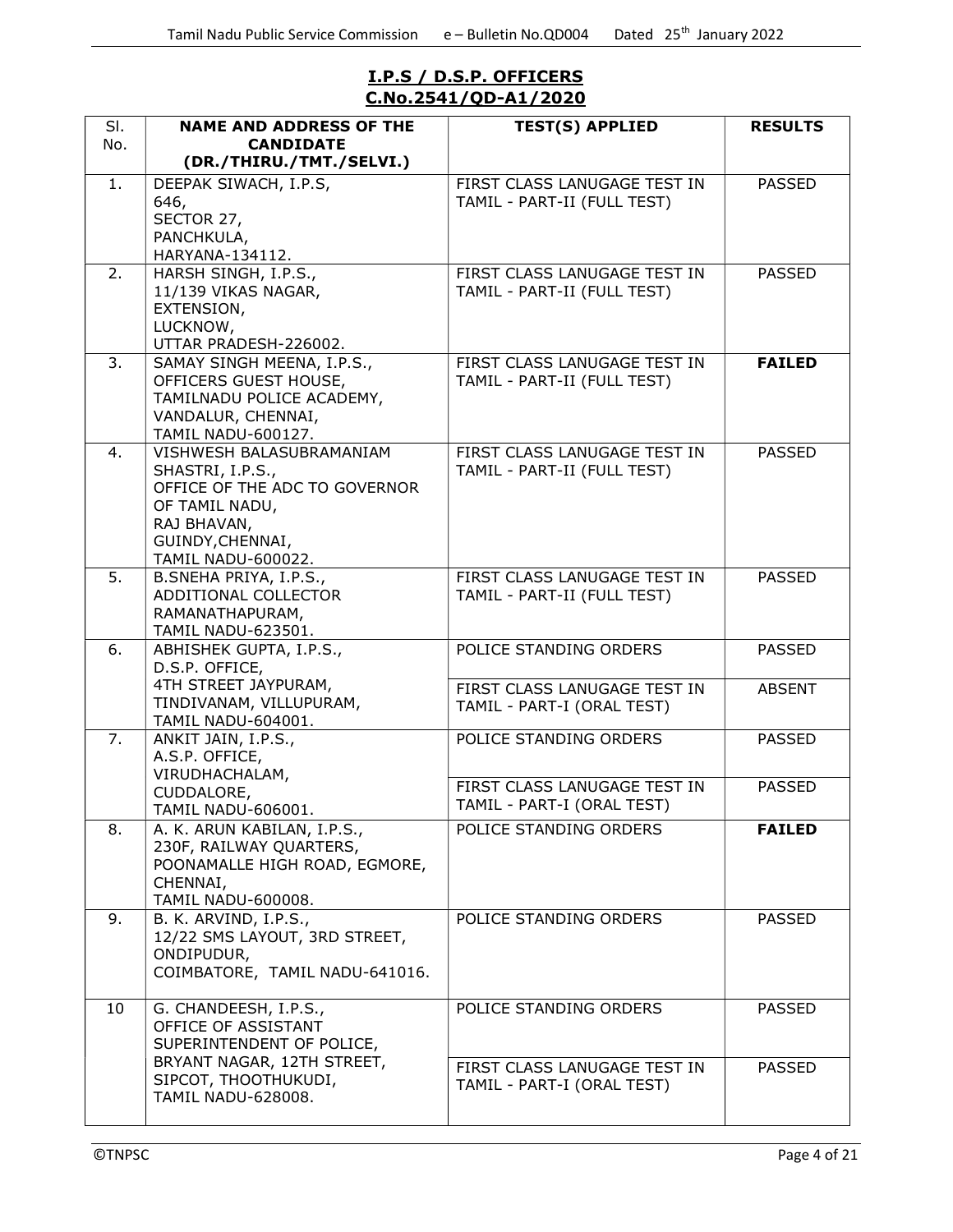| SI. | <b>NAME AND ADDRESS OF THE</b>                                | <b>TEST(S) APPLIED</b>                                | <b>RESULTS</b>                 |
|-----|---------------------------------------------------------------|-------------------------------------------------------|--------------------------------|
| No. | <b>CANDIDATE</b><br>(THIRU./TMT./SELVI.)                      |                                                       |                                |
| 11. | GAUTAM GOYAL, I.P.S.,                                         | POLICE STANDING ORDERS                                | <b>PASSED</b>                  |
|     | D.S.P. OFFICE,                                                |                                                       |                                |
|     | PERUNDURAI,                                                   | FIRST CLASS LANUGAGE TEST IN                          |                                |
|     | PERUNDURAI, ERODE,                                            | TAMIL - PART-I (ORAL TEST)                            | <b>PASSED</b>                  |
|     | TAMIL NADU-638052.                                            |                                                       |                                |
| 12. | RAJAT R CHATURVEDI, I.P.S.,<br>OFFICE OF ASSISTANT            | POLICE STANDING ORDERS                                | <b>PASSED</b>                  |
|     | SUPERINTENDENT OF POLICE,                                     |                                                       |                                |
|     | NANGUNERI,                                                    | FIRST CLASS LANUGAGE TEST IN                          | <b>PASSED</b>                  |
|     | TIRUNELVELI                                                   | TAMIL - PART-I (ORAL TEST)                            |                                |
|     | <b>TAMIL NADU-627108.</b>                                     |                                                       |                                |
| 13. | V. V. SAI PRANEETH, I.P.S.,<br>D.S.P CAMP OFFICE, THIRUTTANI, | POLICE STANDING ORDERS                                | <b>PASSED</b>                  |
|     | CHITTOOR ROAD,                                                | FIRST CLASS LANUGAGE TEST IN                          | <b>PASSED</b>                  |
|     | THIRUTTANI, THIRUVALLUR,<br><b>TAMIL NADU-631209.</b>         | TAMIL - PART-I (ORAL TEST)                            |                                |
| 14. | SHREYA GUPTA, I.P.S.,                                         | POLICE STANDING ORDERS                                | <b>PASSED</b>                  |
|     | DSP OFFICE, UTHAMAPALAYAM,                                    |                                                       |                                |
|     | UTHAMAPALAYAM, THENI,                                         | FIRST CLASS LANUGAGE TEST IN                          | <b>PASSED</b>                  |
|     | <b>TAMIL NADU-625533.</b>                                     | TAMIL - PART-I (ORAL TEST)                            |                                |
| 15. | R. K. SASIDHAR, D.S.P.,                                       | POLICE STANDING ORDERS                                | <b>PASSED</b>                  |
|     | NO 49 MUTHUSAMY NAGAR,<br>S N CHAVADI,                        |                                                       |                                |
|     | CUDDALORE,                                                    |                                                       |                                |
|     | TAMIL NADU-607001.                                            |                                                       |                                |
| 16. | A. AARLIUSREBONY, D.S.P.,                                     | 1. CRIMINAL PROCEDURE CODE                            | <b>PASSED</b>                  |
|     | PLOT NO 3, G1 ANNAI SAI FLATS,                                | 2. INDIAN PENAL CODE                                  | <b>PASSED</b>                  |
|     | <b>SCHOOL STREET,</b>                                         | 3. LAW OF EVIDENCE                                    | <b>PASSED</b>                  |
|     | AGARAMTHEN,<br>TAMBARAM EAST,                                 | 4. MEDICAL JURISPRUDENCE                              | <b>PASSED</b>                  |
|     | CHENGALPATTU,                                                 | 5. POLICE STANDING ORDERS                             | <b>PASSED</b>                  |
|     | <b>TAMIL NADU-600126</b>                                      | 6. SCIENTIFIC AIDS TO                                 | <b>PASSED</b>                  |
|     |                                                               | INVESTIGATION                                         |                                |
|     |                                                               | 7. SPECIAL AND LOCAL CRIMINAL<br>LAWS                 | <b>PASSED</b>                  |
| 17. | A. AMALA ADVIN, D.S.P.,                                       | 1. CRIMINAL PROCEDURE CODE                            | <b>PASSED</b>                  |
|     | 28 RAJAN ILLAM,                                               | 2. INDIAN PENAL CODE                                  | <b>PASSED</b>                  |
|     | VELANKANNI NAGAR 1ST STREET,                                  | 3. LAW OF EVIDENCE                                    | <b>PASSED</b>                  |
|     | AROCKIAPURAM POST,                                            | 4. MEDICAL JURISPRUDENCE                              | <b>PASSED</b>                  |
|     | THOOTHUKUDI,                                                  | 5. POLICE STANDING ORDERS                             | <b>PASSED</b>                  |
|     | <b>TAMIL NADU-628002.</b>                                     | 6. SCIENTIFIC AIDS TO                                 | <b>PASSED</b>                  |
|     |                                                               | <b>INVESTIGATION</b><br>7. SPECIAL AND LOCAL CRIMINAL | <b>PASSED</b>                  |
|     |                                                               | LAWS                                                  |                                |
| 18. | G. AMIRTHA VARSHINI, D.S.P.,                                  | 1. CRIMINAL PROCEDURE CODE                            | <b>PASSED</b>                  |
|     | NO 16, 3RD CROSS STREET                                       | 2. INDIAN PENAL CODE                                  | <b>PASSED</b>                  |
|     | NGO COLONY, ADAMBAKKAM                                        | 3. LAW OF EVIDENCE                                    | <b>PASSED</b>                  |
|     | CHENNAI,<br>TAMIL NADU-600088.                                | 4. MEDICAL JURISPRUDENCE                              | <b>PASSED</b>                  |
|     |                                                               | 5. POLICE STANDING ORDERS<br>6. SCIENTIFIC AIDS TO    | <b>PASSED</b><br><b>PASSED</b> |
|     |                                                               | <b>INVESTIGATION</b>                                  |                                |
|     |                                                               | 7. SPECIAL AND LOCAL CRIMINAL                         | <b>PASSED</b>                  |
|     |                                                               | LAWS                                                  |                                |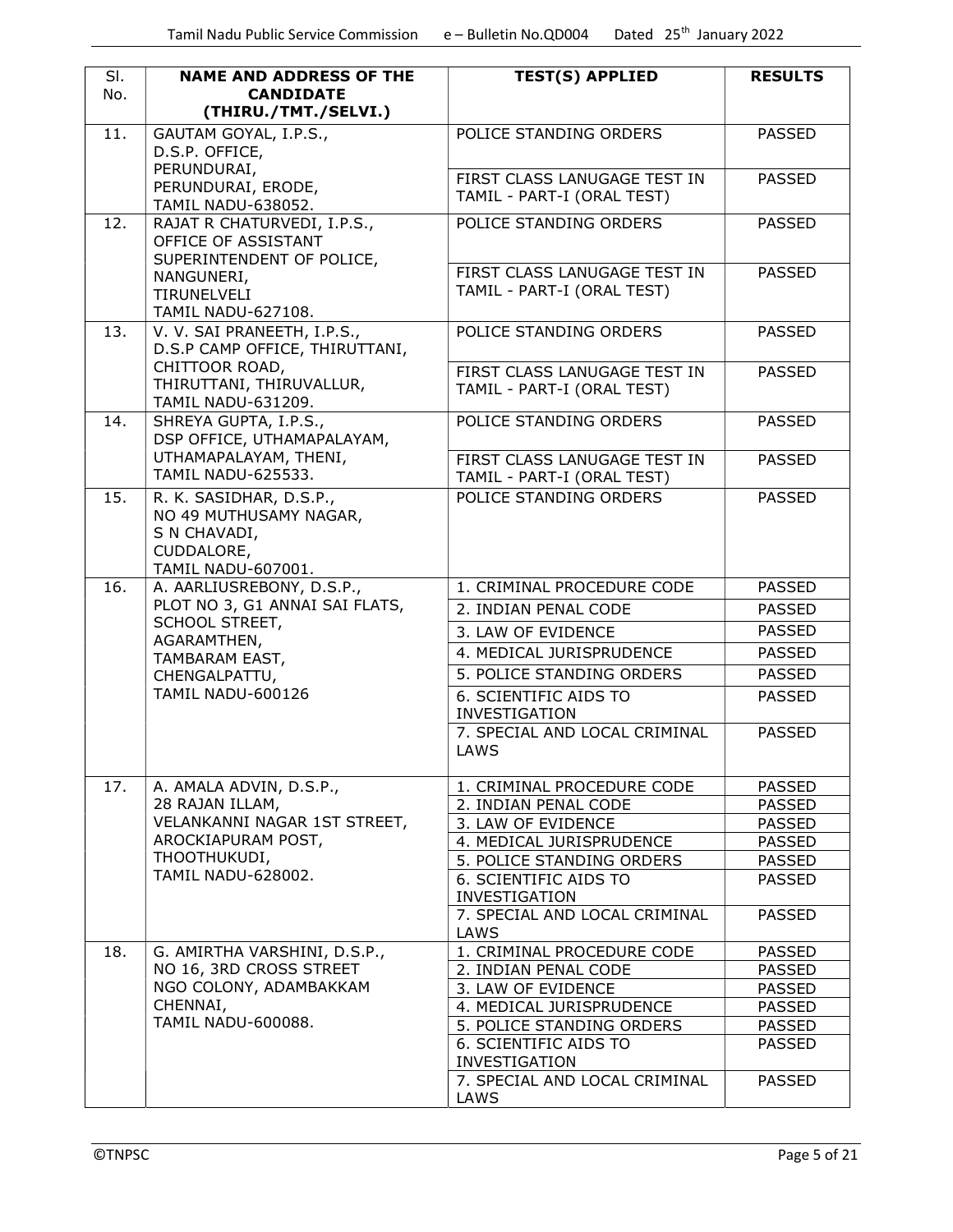| SI.<br>No. | <b>NAME AND ADDRESS OF THE</b><br><b>CANDIDATE</b> | <b>TEST(S) APPLIED</b>                                                    | <b>RESULTS</b>                 |
|------------|----------------------------------------------------|---------------------------------------------------------------------------|--------------------------------|
|            | (THIRU./TMT./SELVI.)                               |                                                                           |                                |
| 19.        | M. ANANTHA RAJ, D.S.P.,                            | 1. CRIMINAL PROCEDURE CODE                                                | <b>PASSED</b>                  |
|            | KAMBAR STREET,                                     | 2. INDIAN PENAL CODE                                                      | <b>PASSED</b>                  |
|            | ANNA NAGAR,                                        | 3. LAW OF EVIDENCE                                                        | <b>PASSED</b>                  |
|            | PATTIVEERANPATTI,                                  | 4. MEDICAL JURISPRUDENCE                                                  | <b>PASSED</b>                  |
|            | <b>DINDIGUL</b>                                    | 5. POLICE STANDING ORDERS                                                 | <b>PASSED</b>                  |
|            | <b>TAMIL NADU-624211.</b>                          |                                                                           |                                |
|            |                                                    | 6. SCIENTIFIC AIDS TO INVESTIGATION                                       | <b>PASSED</b>                  |
|            |                                                    | 7. SPECIAL AND LOCAL CRIMINAL LAWS                                        | <b>PASSED</b>                  |
| 20.        | T. ANANTHI, D.S.P.,                                | 1. CRIMINAL PROCEDURE CODE                                                | <b>PASSED</b>                  |
|            | 285, WEST STREET,                                  | 2. INDIAN PENAL CODE                                                      | <b>PASSED</b>                  |
|            | PAMPAPADAYUR,                                      | 3. LAW OF EVIDENCE                                                        | <b>PASSED</b>                  |
|            | KUMBAKONAM,<br>THANJAVUR,                          | 4. MEDICAL JURISPRUDENCE                                                  | <b>PASSED</b>                  |
|            | <b>TAMIL NADU-612703.</b>                          | 5. POLICE STANDING ORDERS                                                 | <b>PASSED</b>                  |
|            |                                                    | 6. SCIENTIFIC AIDS TO INVESTIGATION<br>7. SPECIAL AND LOCAL CRIMINAL LAWS | <b>PASSED</b><br><b>PASSED</b> |
|            |                                                    |                                                                           |                                |
| 21.        | M. ARIVAZHAGAN, D.S.P.,<br>F4 SUKHEE APPARTMENTS,  | 1. CRIMINAL PROCEDURE CODE                                                | <b>PASSED</b>                  |
|            | 23, YOGESHWARAN STREET,                            | 2. INDIAN PENAL CODE<br>3. LAW OF EVIDENCE                                | <b>PASSED</b><br><b>PASSED</b> |
|            | MADIPAKKAM, CHENNAI,                               | 4. MEDICAL JURISPRUDENCE                                                  | <b>PASSED</b>                  |
|            | TAMIL NADU-600091.                                 | 5. POLICE STANDING ORDERS                                                 | <b>PASSED</b>                  |
|            |                                                    | 6. SCIENTIFIC AIDS TO INVESTIGATION                                       | <b>PASSED</b>                  |
|            |                                                    | 7. SPECIAL AND LOCAL CRIMINAL LAWS                                        | <b>PASSED</b>                  |
| 22.        | D. ASHOK, D.S.P.,                                  | 1. CRIMINAL PROCEDURE CODE                                                | <b>PASSED</b>                  |
|            | OLD DSP QUARTERS,                                  | 2. INDIAN PENAL CODE                                                      | <b>PASSED</b>                  |
|            | MUNSIF COURT ROAD,                                 | 3. LAW OF EVIDENCE                                                        | <b>PASSED</b>                  |
|            | NEAR ULAVAR SANDHAI,                               | 4. MEDICAL JURISPRUDENCE                                                  | <b>PASSED</b>                  |
|            | RANIPET,                                           | 5. POLICE STANDING ORDERS                                                 | <b>PASSED</b>                  |
|            | TAMIL NADU-632401.                                 | 6. SCIENTIFIC AIDS TO INVESTIGATION                                       | <b>PASSED</b>                  |
|            |                                                    | 7. SPECIAL AND LOCAL CRIMINAL LAWS                                        | <b>PASSED</b>                  |
| 23.        | A. ASWATH ANTO AROCKIARAJ,                         | 1. CRIMINAL PROCEDURE CODE                                                | <b>PASSED</b>                  |
|            | D.S.P.                                             | 2. INDIAN PENAL CODE                                                      | <b>PASSED</b>                  |
|            | D2, GREENLAND APARTMENTS,<br>RAJAGOPALAPURAM,      | 3. LAW OF EVIDENCE                                                        | <b>PASSED</b>                  |
|            | PUDUKOTTAI,                                        | 4. MEDICAL JURISPRUDENCE                                                  | <b>PASSED</b>                  |
|            | <b>TAMIL NADU-622003.</b>                          | 5. POLICE STANDING ORDERS<br>6. SCIENTIFIC AIDS TO INVESTIGATION          | PASSED                         |
|            |                                                    | 7. SPECIAL AND LOCAL CRIMINAL LAWS                                        | <b>PASSED</b><br><b>PASSED</b> |
|            |                                                    |                                                                           |                                |
| 24.        | K. M. ASWINI, D.S.P.,                              | 1. CRIMINAL PROCEDURE CODE                                                | <b>PASSED</b>                  |
|            | NO.10, NORTH STREET,                               | 2. INDIAN PENAL CODE                                                      | <b>PASSED</b>                  |
|            | VEERAPPAMPALAYAM,                                  | 3. LAW OF EVIDENCE                                                        | <b>PASSED</b>                  |
|            | ARACHALUR,                                         | 4. MEDICAL JURISPRUDENCE                                                  | <b>PASSED</b>                  |
|            | ERODE,                                             | 5. POLICE STANDING ORDERS                                                 | <b>PASSED</b>                  |
|            | TAMIL NADU-638101.                                 | 6. SCIENTIFIC AIDS TO INVESTIGATION                                       | PASSED                         |
|            |                                                    | 7. SPECIAL AND LOCAL CRIMINAL LAWS                                        | <b>PASSED</b>                  |
| 25.        | S. ASWINI, D.S.P.,                                 | 1. CRIMINAL PROCEDURE CODE                                                | <b>PASSED</b>                  |
|            | 17/41, PILLAVILAI                                  | 2. INDIAN PENAL CODE                                                      | <b>PASSED</b>                  |
|            | KALLUKOOTTAM POST                                  | 3. LAW OF EVIDENCE                                                        | <b>PASSED</b>                  |
|            | NAGERCOIL,                                         | 4. MEDICAL JURISPRUDENCE                                                  | <b>PASSED</b>                  |
|            | KANNIYAKUMARI,                                     | 5. POLICE STANDING ORDERS                                                 | <b>PASSED</b>                  |
|            | TAMIL NADU-629808.                                 | 6. SPECIAL AND LOCAL CRIMINAL LAWS                                        | <b>PASSED</b>                  |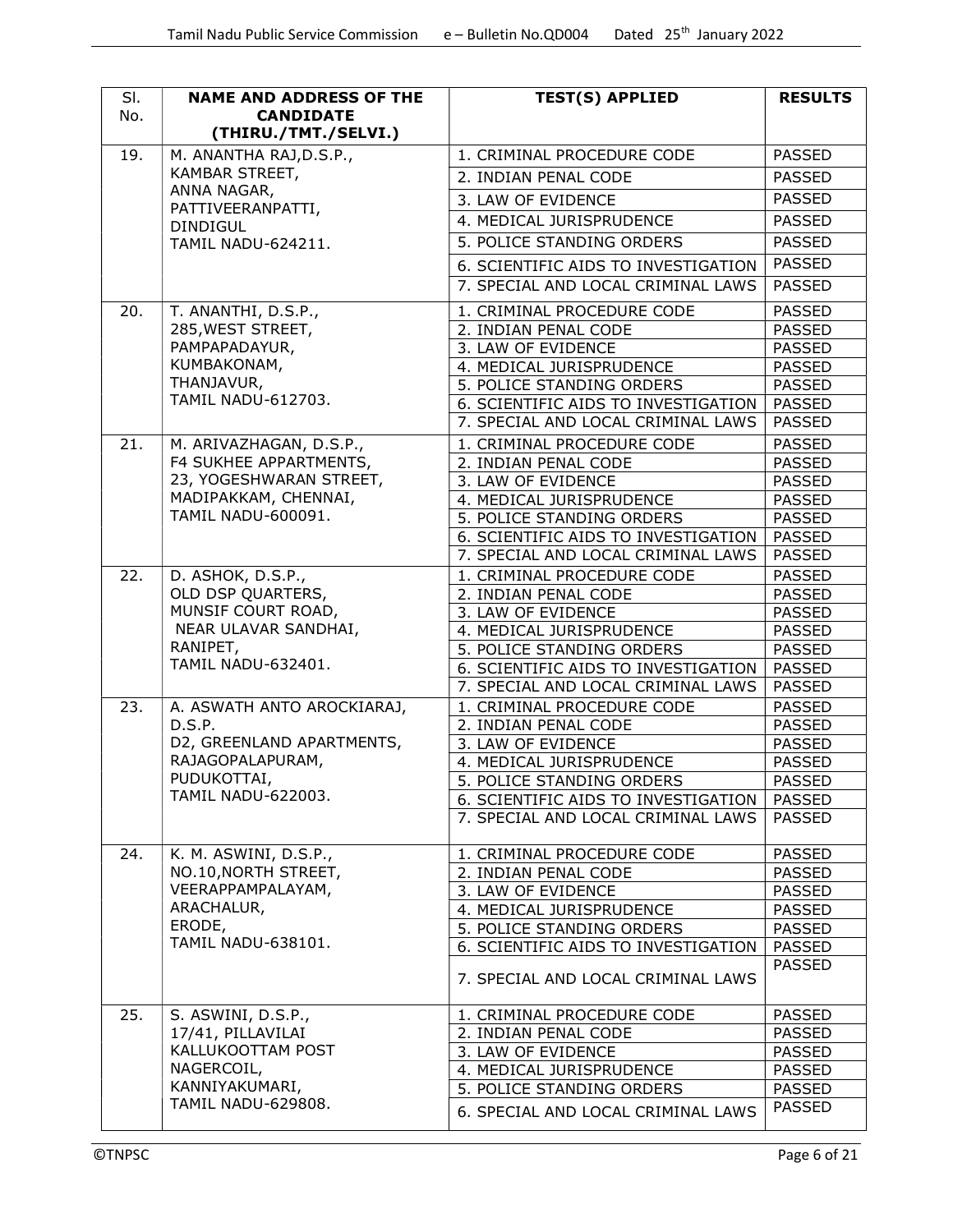| No. | <b>NAME AND ADDRESS OF THE</b><br><b>CANDIDATE</b><br>(THIRU./TMT./SELVI.) | <b>TEST(S) APPLIED</b>              | <b>RESULTS</b> |
|-----|----------------------------------------------------------------------------|-------------------------------------|----------------|
| 26. | S. BALAJI, D.S.P.,                                                         | 1. CRIMINAL PROCEDURE CODE          | <b>PASSED</b>  |
|     | 55A, KK NAGAR,                                                             | 2. INDIAN PENAL CODE                | <b>PASSED</b>  |
|     | 2ND STREET,                                                                | 3. LAW OF EVIDENCE                  | <b>PASSED</b>  |
|     | VILLUPURAM,                                                                | 4. MEDICAL JURISPRUDENCE            | <b>PASSED</b>  |
|     | TAMIL NADU-605401.                                                         | 5. POLICE STANDING ORDERS           | <b>PASSED</b>  |
|     |                                                                            |                                     |                |
|     |                                                                            | 6. SCIENTIFIC AIDS TO INVESTIGATION | <b>PASSED</b>  |
|     |                                                                            | 7. SPECIAL AND LOCAL CRIMINAL LAWS  | <b>PASSED</b>  |
| 27. | E. BALAKRISHNAN, D.S.P.,                                                   | 1. CRIMINAL PROCEDURE CODE          | <b>PASSED</b>  |
|     | 2/354, SCHOOL STREET,                                                      | 2. INDIAN PENAL CODE                | <b>PASSED</b>  |
|     | ECHUR VILLAGE,                                                             | 3. LAW OF EVIDENCE                  | <b>PASSED</b>  |
|     | CHEYYAR TALUK,                                                             | 4. MEDICAL JURISPRUDENCE            | <b>PASSED</b>  |
|     | THIRUVANNAMALAI,                                                           | 5. POLICE STANDING ORDERS           | <b>PASSED</b>  |
|     | TAMIL NADU-604404.                                                         | 6. SCIENTIFIC AIDS TO INVESTIGATION | PASSED         |
|     |                                                                            | 7. SPECIAL AND LOCAL CRIMINAL LAWS  | <b>PASSED</b>  |
| 28. | S. CIBI SAI SOUNDARIYAN, D.S.P.,                                           | 1. CRIMINAL PROCEDURE CODE          | <b>PASSED</b>  |
|     | 109, BVB ROAD,                                                             | 2. INDIAN PENAL CODE                | <b>PASSED</b>  |
|     | THINDAL,                                                                   | 3. LAW OF EVIDENCE                  | <b>PASSED</b>  |
|     | ERODE,                                                                     | 4. MEDICAL JURISPRUDENCE            | <b>PASSED</b>  |
|     | <b>TAMIL NADU-638012.</b>                                                  | 5. POLICE STANDING ORDERS           | <b>PASSED</b>  |
|     |                                                                            | 6. SCIENTIFIC AIDS TO INVESTIGATION | PASSED         |
|     |                                                                            | 7. SPECIAL AND LOCAL CRIMINAL LAWS  | <b>PASSED</b>  |
| 29. | S. DEEPAKRAJINI, D.S.P.,                                                   | 1. CRIMINAL PROCEDURE CODE          | <b>PASSED</b>  |
|     | 281, PERUMAL KOIL STREET,                                                  | 2. INDIAN PENAL CODE                | <b>PASSED</b>  |
|     | ANGAMBAKKAM VILLAGE,                                                       | 3. LAW OF EVIDENCE                  | <b>PASSED</b>  |
|     | WALAJABAD,                                                                 | 4. MEDICAL JURISPRUDENCE            | <b>PASSED</b>  |
|     | KANCHEEPURAM,                                                              | 5. POLICE STANDING ORDERS           | <b>PASSED</b>  |
|     | <b>TAMIL NADU-631605.</b>                                                  | 6. SCIENTIFIC AIDS TO INVESTIGATION | PASSED         |
|     |                                                                            | 7. SPECIAL AND LOCAL CRIMINAL LAWS  | <b>PASSED</b>  |
| 30. | N. DEEPA SUJITHA, D.S.P.,                                                  | 1. CRIMINAL PROCEDURE CODE          | <b>PASSED</b>  |
|     | 4, G2, HARO VILLA,                                                         | 2. INDIAN PENAL CODE                | PASSED         |
|     | CLUB ROAD, SALOMON ST,                                                     | 3. LAW OF EVIDENCE                  | <b>PASSED</b>  |
|     | EAST TAMBARAM, CHENNAI,                                                    | 4. MEDICAL JURISPRUDENCE            | <b>PASSED</b>  |
|     | TAMIL NADU-600059.                                                         | 5. POLICE STANDING ORDERS           | <b>PASSED</b>  |
|     |                                                                            | 6. SCIENTIFIC AIDS TO INVESTIGATION | <b>PASSED</b>  |
|     |                                                                            | 7. SPECIAL AND LOCAL CRIMINAL LAWS  | <b>PASSED</b>  |
| 31. | S. DHANAN JEYAN, D.S.P.,                                                   | 1. CRIMINAL PROCEDURE CODE          | <b>PASSED</b>  |
|     | NO 111, NETAJI STREET,                                                     | 2. INDIAN PENAL CODE                | <b>PASSED</b>  |
|     | SILLAMARATHUPATTY                                                          | 3. LAW OF EVIDENCE                  | <b>PASSED</b>  |
|     | BODINAYAKANUR, THENI,                                                      | 4. MEDICAL JURISPRUDENCE            | <b>PASSED</b>  |
|     | TAMIL NADU-625528.                                                         | 5. POLICE STANDING ORDERS           | <b>PASSED</b>  |
|     |                                                                            | 6. SCIENTIFIC AIDS TO INVESTIGATION | PASSED         |
|     |                                                                            | 7. SPECIAL AND LOCAL CRIMINAL LAWS  | <b>PASSED</b>  |
| 32. | M. A. DHIVYA, D.S.P.,                                                      | 1. CRIMINAL PROCEDURE CODE          | <b>PASSED</b>  |
|     | 4A/931 MANTHARADI STREET,                                                  | 2. INDIAN PENAL CODE                | <b>PASSED</b>  |
|     | KARANTHAI,                                                                 | 3. LAW OF EVIDENCE                  | <b>PASSED</b>  |
|     | THANJAVUR,                                                                 | 4. MEDICAL JURISPRUDENCE            | <b>PASSED</b>  |
|     | TAMIL NADU-613002.                                                         | 5. POLICE STANDING ORDERS           | <b>PASSED</b>  |
|     |                                                                            | 6. SCIENTIFIC AIDS TO INVESTIGATION | PASSED         |
|     |                                                                            |                                     |                |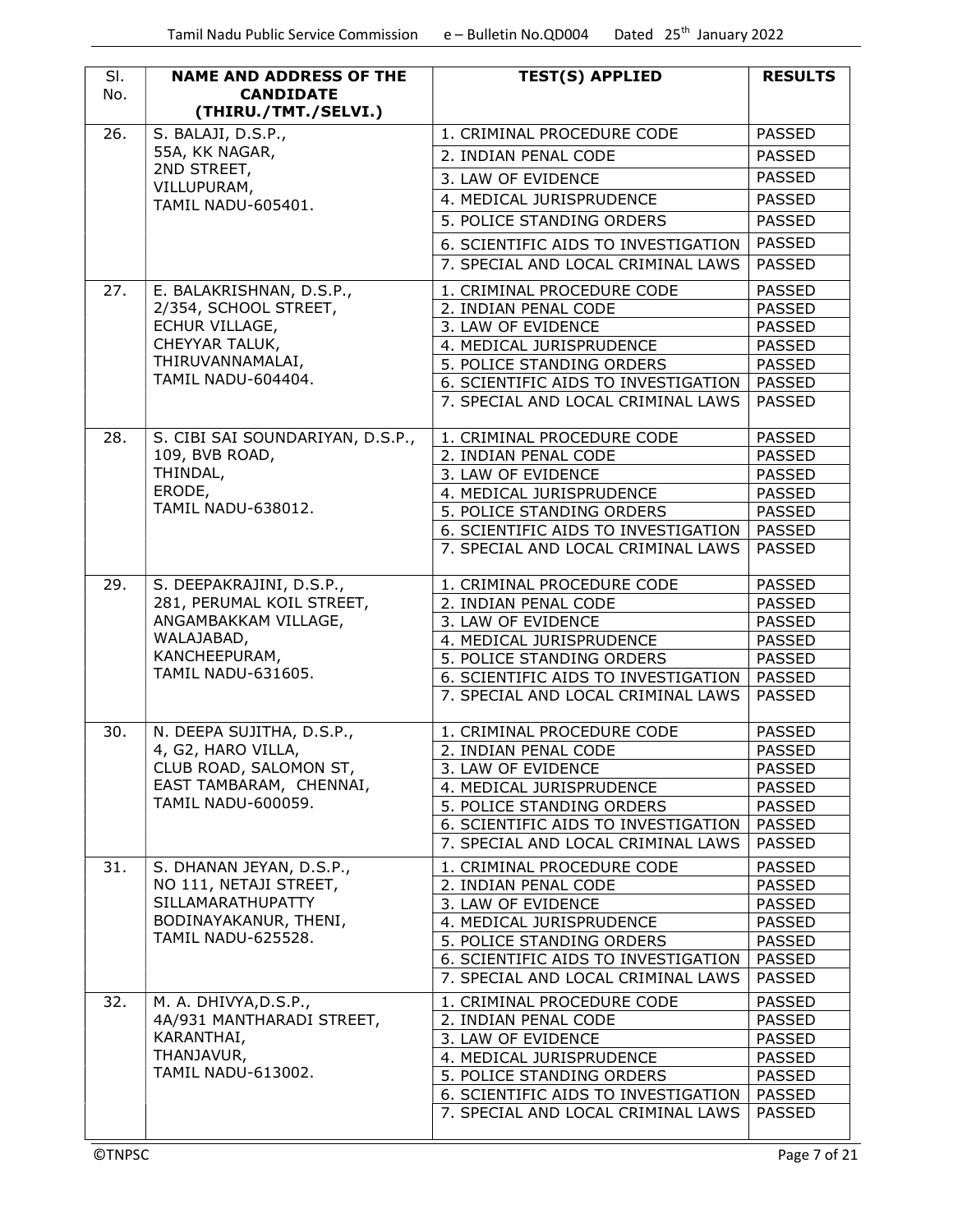| SI.<br>No. | <b>NAME AND ADDRESS OF THE</b><br><b>CANDIDATE</b><br>(THIRU./TMT./SELVI.) | <b>TEST(S) APPLIED</b>                                                    | <b>PASSED</b>                  |
|------------|----------------------------------------------------------------------------|---------------------------------------------------------------------------|--------------------------------|
| 33.        | M. DURGADEVI, D.S.P.,                                                      | 1. CRIMINAL PROCEDURE CODE                                                | <b>PASSED</b>                  |
|            | 3/156, NORTH STREET,                                                       | 2. INDIAN PENAL CODE                                                      | <b>PASSED</b>                  |
|            | PERUMALKULAM,                                                              | 3. LAW OF EVIDENCE                                                        | <b>PASSED</b>                  |
|            | SATHANKULAM,<br><b>THOOTHUKUDI</b>                                         | 4. MEDICAL JURISPRUDENCE                                                  | <b>PASSED</b>                  |
|            | TAMIL NADU-628613.                                                         | 5. POLICE STANDING ORDERS                                                 | <b>PASSED</b>                  |
|            |                                                                            | 6. SCIENTIFIC AIDS TO INVESTIGATION                                       | <b>PASSED</b>                  |
|            |                                                                            | 7. SPECIAL AND LOCAL CRIMINAL LAWS                                        | <b>PASSED</b>                  |
| 34.        | D. ELAKIYAA, D.S.P.,                                                       | 1. CRIMINAL PROCEDURE CODE                                                | <b>PASSED</b>                  |
|            | (REG.NO.2093)                                                              | 2. INDIAN PENAL CODE                                                      | <b>PASSED</b>                  |
|            | 1/60,                                                                      | 3. LAW OF EVIDENCE                                                        | <b>PASSED</b>                  |
|            | CHINNA AYYAMPALAYAM,                                                       | 4. MEDICAL JURISPRUDENCE                                                  | <b>PASSED</b>                  |
|            | NALLIPALAYAM,                                                              | 5. POLICE STANDING ORDERS                                                 | <b>PASSED</b>                  |
|            | NAMAKKAL,                                                                  | 6. SCIENTIFIC AIDS TO INVESTIGATION                                       | <b>PASSED</b>                  |
|            | TAMIL NADU-637003.                                                         | 7. SPECIAL AND LOCAL CRIMINAL LAWS                                        | <b>PASSED</b>                  |
| 35.        | D ELAKKIYA, D.S.P.,                                                        | 1. CRIMINAL PROCEDURE CODE                                                | <b>PASSED</b>                  |
|            | (REG.NO.2079)                                                              | 2. INDIAN PENAL CODE                                                      | <b>PASSED</b>                  |
|            | NO 223 LIG PHASE 2,                                                        | 3. LAW OF EVIDENCE                                                        | <b>PASSED</b>                  |
|            | TAMILNADU HOUSING BOARD,                                                   | 4. MEDICAL JURISPRUDENCE                                                  | <b>PASSED</b>                  |
|            | TIRUPATTUR,                                                                | 5. POLICE STANDING ORDERS                                                 | <b>PASSED</b>                  |
|            | TAMIL NADU-635601.                                                         | 6. SCIENTIFIC AIDS TO INVESTIGATION                                       | <b>PASSED</b>                  |
|            |                                                                            | 7. SPECIAL AND LOCAL CRIMINAL LAWS                                        | <b>PASSED</b>                  |
| 36.        | P.M. EMAYAVARAMBAN, D.S.P.,                                                | 1. CRIMINAL PROCEDURE CODE                                                | <b>PASSED</b>                  |
|            | NO 32, BHARATI 3RD CROSS                                                   | 2. INDIAN PENAL CODE                                                      | <b>PASSED</b>                  |
|            | STREET,                                                                    | 3. LAW OF EVIDENCE                                                        | <b>PASSED</b>                  |
|            | NRT NAGAR, FOREST ROAD<br>THENI,                                           | 4. MEDICAL JURISPRUDENCE                                                  | <b>PASSED</b>                  |
|            | <b>TAMIL NADU-625531.</b>                                                  | 5. POLICE STANDING ORDERS                                                 | <b>PASSED</b>                  |
|            |                                                                            | 6. SCIENTIFIC AIDS TO INVESTIGATION<br>7. SPECIAL AND LOCAL CRIMINAL LAWS | <b>PASSED</b><br><b>PASSED</b> |
|            |                                                                            |                                                                           |                                |
| 37.        | P. FASINA BEEVI, D.S.P.,                                                   | 1. CRIMINAL PROCEDURE CODE                                                | <b>PASSED</b>                  |
|            | 9/484,<br>EB OPPOSITE SHANKARNAGAR,                                        | 2. INDIAN PENAL CODE                                                      | <b>PASSED</b>                  |
|            | MANUR,                                                                     | 3. LAW OF EVIDENCE<br>4. MEDICAL JURISPRUDENCE                            | <b>PASSED</b><br><b>PASSED</b> |
|            | TIRUNELVELI,                                                               | 5. POLICE STANDING ORDERS                                                 | <b>PASSED</b>                  |
|            | <b>TAMIL NADU-627357.</b>                                                  | 6. SCIENTIFIC AIDS TO INVESTIGATION                                       | <b>PASSED</b>                  |
|            |                                                                            | 7. SPECIAL AND LOCAL CRIMINAL LAWS                                        | PASSED                         |
| 38.        | K. GANESH KUMAR, D.S.P.,                                                   | 1. CRIMINAL PROCEDURE CODE                                                | <b>PASSED</b>                  |
|            | 12, 4TH CROSS STREET,                                                      | 2. INDIAN PENAL CODE                                                      | <b>PASSED</b>                  |
|            | LALBHADHUR NAGAR,                                                          | 3. LAW OF EVIDENCE                                                        | <b>PASSED</b>                  |
|            | MAYILADUTHURAI,                                                            | 4. MEDICAL JURISPRUDENCE                                                  | <b>PASSED</b>                  |
|            | TAMIL NADU-609001.                                                         | 5. POLICE STANDING ORDERS                                                 | <b>PASSED</b>                  |
|            |                                                                            | 6. SCIENTIFIC AIDS TO INVESTIGATION                                       | <b>PASSED</b>                  |
|            |                                                                            | 7. SPECIAL AND LOCAL CRIMINAL LAWS                                        | PASSED                         |
| 39.        | M. GAYATHRI, D.S.P.,                                                       | 1. CRIMINAL PROCEDURE CODE                                                | <b>PASSED</b>                  |
|            | V8 SI QUARTERS,<br>LOTUS GARDEN,                                           | 2. INDIAN PENAL CODE                                                      | <b>PASSED</b>                  |
|            | KILPAUK, CHENNAI,                                                          | 3. LAW OF EVIDENCE<br>4. MEDICAL JURISPRUDENCE                            | <b>PASSED</b>                  |
|            | TAMIL NADU-600010.                                                         | 5. POLICE STANDING ORDERS                                                 | PASSED<br><b>FAILED</b>        |
|            |                                                                            | 6. SCIENTIFIC AIDS TO INVESTIGATION                                       | <b>PASSED</b>                  |
|            |                                                                            | 7. SPECIAL AND LOCAL CRIMINAL LAWS                                        | <b>PASSED</b>                  |
|            |                                                                            |                                                                           |                                |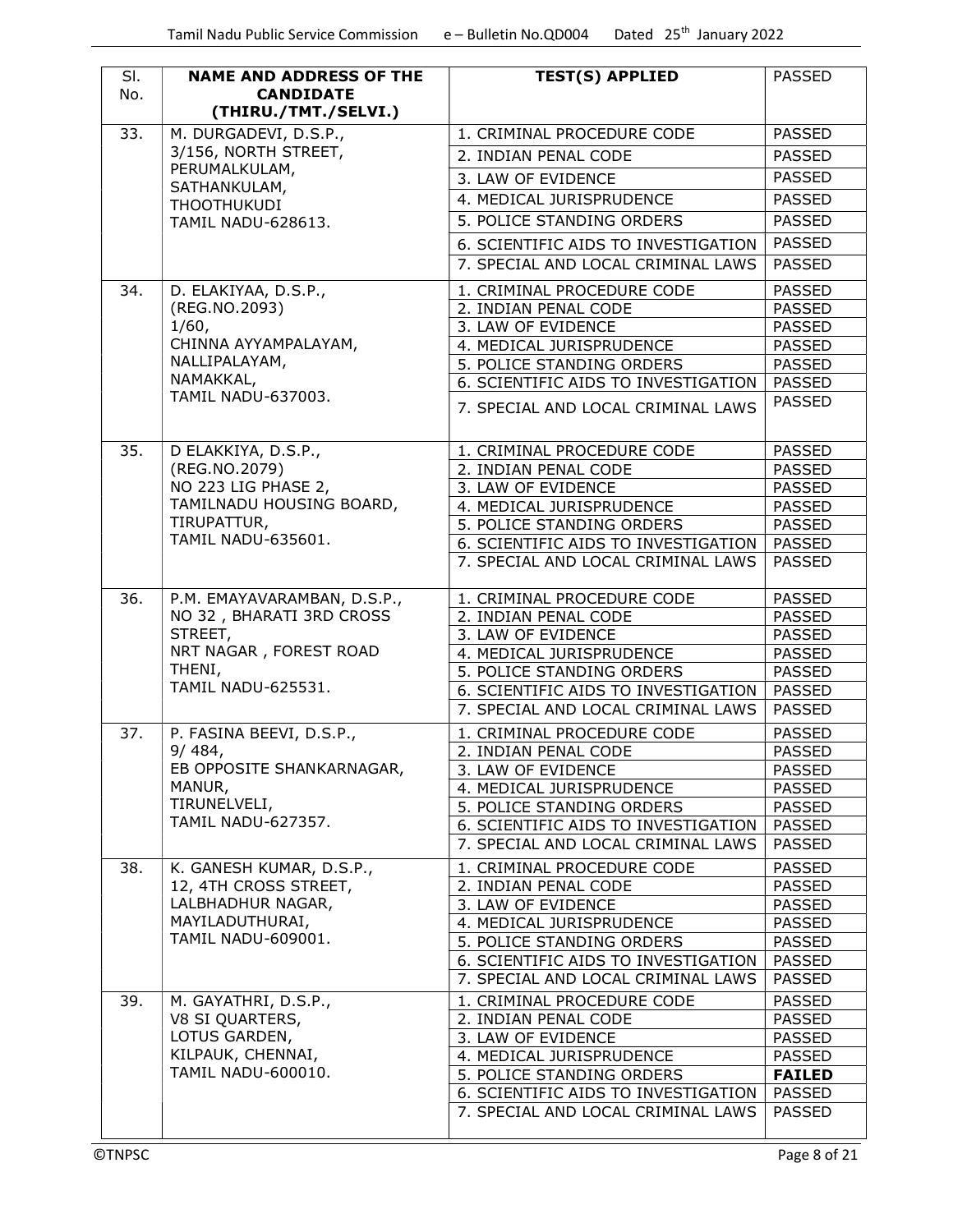| SI.<br>No.    | <b>NAME AND ADDRESS OF THE</b><br><b>CANDIDATE</b> | <b>TEST(S) APPLIED</b>                                                    | <b>RESULTS</b>                 |
|---------------|----------------------------------------------------|---------------------------------------------------------------------------|--------------------------------|
|               | (THIRU./TMT./SELVI.)                               |                                                                           |                                |
| 40.           | T. GEETHA, D.S.P.,                                 | 1. CRIMINAL PROCEDURE CODE                                                | <b>PASSED</b>                  |
|               | NO 22 SECOND CROSS STREET,                         | 2. INDIAN PENAL CODE                                                      | <b>PASSED</b>                  |
|               | EAST CIT NAGAR,<br>NANDANAM,                       | 3. LAW OF EVIDENCE                                                        | <b>PASSED</b>                  |
|               | CHENNAI,                                           | 4. MEDICAL JURISPRUDENCE                                                  | <b>PASSED</b>                  |
|               | <b>TAMIL NADU-600035</b>                           | 5. POLICE STANDING ORDERS                                                 | <b>PASSED</b>                  |
|               |                                                    | 6. SCIENTIFIC AIDS TO INVESTIGATION                                       | <b>PASSED</b>                  |
|               |                                                    | 7. SPECIAL AND LOCAL CRIMINAL LAWS                                        | <b>PASSED</b>                  |
|               | R. V. GOWTHAM, D.S.P.,                             |                                                                           |                                |
| 41.           | 196/A 1 SUNDAR NAGAR,                              | 1. CRIMINAL PROCEDURE CODE<br>2. INDIAN PENAL CODE                        | <b>PASSED</b><br><b>PASSED</b> |
|               | SECOND STREET,                                     | 3. LAW OF EVIDENCE                                                        | <b>PASSED</b>                  |
|               | THIRUNAGAR,                                        | 4. MEDICAL JURISPRUDENCE                                                  | <b>PASSED</b>                  |
|               | MADURAI,                                           | 5. POLICE STANDING ORDERS                                                 | <b>FAILED</b>                  |
|               | <b>TAMIL NADU-625006.</b>                          | 6. SCIENTIFIC AIDS TO INVESTIGATION                                       | PASSED                         |
|               |                                                    | 7. SPECIAL AND LOCAL CRIMINAL LAWS                                        | PASSED                         |
| 42.           | Y. JAFFAR SIDDIK, D.S.P.,                          | 1. CRIMINAL PROCEDURE CODE                                                | <b>PASSED</b>                  |
|               | 3/232 ARS NAGAR                                    | 2. INDIAN PENAL CODE                                                      | <b>PASSED</b>                  |
|               | KAVERIPATTINAM,                                    | 3. LAW OF EVIDENCE                                                        | <b>PASSED</b>                  |
|               | KRISHNAGIRI,                                       | 4. MEDICAL JURISPRUDENCE                                                  | <b>PASSED</b>                  |
|               | <b>TAMIL NADU-635112.</b>                          | 5. POLICE STANDING ORDERS                                                 | <b>FAILED</b>                  |
|               |                                                    | 6. SCIENTIFIC AIDS TO INVESTIGATION                                       | PASSED                         |
|               |                                                    | 7. SPECIAL AND LOCAL CRIMINAL LAWS                                        | <b>PASSED</b>                  |
| 43.           | V. JAGANATHAN, D.S.P.,                             | 1. CRIMINAL PROCEDURE CODE                                                | <b>PASSED</b>                  |
|               | NO. 300,                                           | 2. INDIAN PENAL CODE                                                      | <b>PASSED</b>                  |
|               | RAJA STREET,                                       | 3. LAW OF EVIDENCE                                                        | <b>PASSED</b>                  |
|               | WALAJABAD,                                         | 4. MEDICAL JURISPRUDENCE                                                  | <b>PASSED</b>                  |
|               | KANCHEEPURAM                                       | 5. POLICE STANDING ORDERS                                                 | <b>PASSED</b>                  |
|               | TAMIL NADU-631605.                                 | 6. SCIENTIFIC AIDS TO INVESTIGATION   PASSED                              |                                |
|               |                                                    | 7. SPECIAL AND LOCAL CRIMINAL LAWS                                        | <b>PASSED</b>                  |
| 44.           | S. JAGANNATHAN, D.S.P.,                            | 1. CRIMINAL PROCEDURE CODE                                                | <b>PASSED</b>                  |
|               | SANTHAKOTTAVOOR VILLAGE,                           | 2. INDIAN PENAL CODE                                                      | <b>PASSED</b>                  |
|               | UPPARAPPATTY POST,                                 | 3. LAW OF EVIDENCE                                                        | <b>PASSED</b>                  |
|               | UTHANGARAI TALUK,<br>KRISHNAGIRI,                  | 4. MEDICAL JURISPRUDENCE                                                  | PASSED                         |
|               | TAMIL NADU-635207.                                 | 5. POLICE STANDING ORDERS                                                 | <b>PASSED</b>                  |
|               |                                                    | 6. SCIENTIFIC AIDS TO INVESTIGATION<br>7. SPECIAL AND LOCAL CRIMINAL LAWS | <b>PASSED</b><br><b>PASSED</b> |
|               |                                                    |                                                                           |                                |
| 45.           | M. KALAIARASAN, D.S.P.,                            | 1. CRIMINAL PROCEDURE CODE                                                | <b>PASSED</b>                  |
|               | NO. 47,                                            | 2. INDIAN PENAL CODE                                                      | <b>PASSED</b>                  |
|               | EARIKUALAM,<br>SRNIVASANALLUR POST,                | 3. LAW OF EVIDENCE                                                        | <b>PASSED</b>                  |
|               | THOTTIYAM TALUK,                                   | 4. MEDICAL JURISPRUDENCE<br>5. POLICE STANDING ORDERS                     | <b>PASSED</b><br><b>PASSED</b> |
|               | TIRUCHIRAPPALLI                                    | 6. SCIENTIFIC AIDS TO INVESTIGATION                                       | PASSED                         |
|               | TAMIL NADU-621209.                                 | 7. SPECIAL AND LOCAL CRIMINAL LAWS                                        | <b>PASSED</b>                  |
| 46.           | S. KALPANA, D.S.P.,                                | 1. CRIMINAL PROCEDURE CODE                                                | <b>PASSED</b>                  |
|               | 25 D KAMARAJAPURAM NORTH                           | 2. INDIAN PENAL CODE                                                      | <b>PASSED</b>                  |
|               | STREET,                                            | 3. LAW OF EVIDENCE                                                        | <b>PASSED</b>                  |
|               | TIRUMANGALAM,                                      | 4. MEDICAL JURISPRUDENCE                                                  | <b>PASSED</b>                  |
|               | MADURAI,                                           | 5. POLICE STANDING ORDERS                                                 | <b>PASSED</b>                  |
|               | <b>TAMIL NADU-625706.</b>                          | 6. SCIENTIFIC AIDS TO INVESTIGATION                                       | PASSED                         |
|               |                                                    | 7. SPECIAL AND LOCAL CRIMINAL LAWS                                        | <b>PASSED</b>                  |
| <b>©TNPSC</b> |                                                    |                                                                           | Page 9 of 21                   |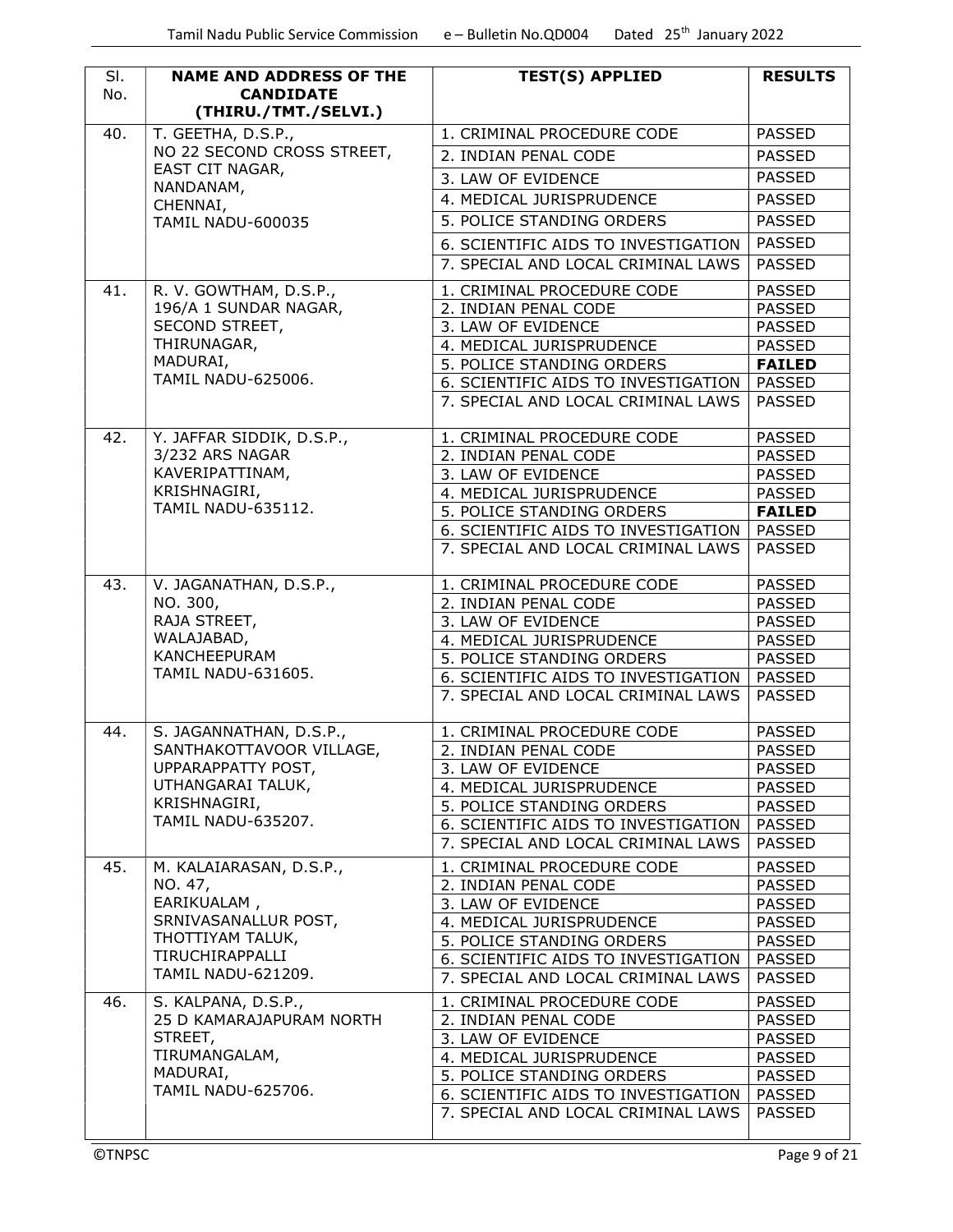| SI. | <b>NAME AND ADDRESS OF THE</b>                              | <b>TEST(S) APPLIED</b>                                                    | <b>RESULTS</b>                 |
|-----|-------------------------------------------------------------|---------------------------------------------------------------------------|--------------------------------|
| No. | <b>CANDIDATE</b>                                            |                                                                           |                                |
|     | (THIRU./TMT./SELVI.)                                        |                                                                           |                                |
| 47. | B. KAMATCHI, D.S.P.,<br>KALIYAMMAN KOVIL STREET,            | 1. CRIMINAL PROCEDURE CODE                                                | <b>PASSED</b>                  |
|     | RAMAKRISHNAPURAM,                                           | 2. INDIAN PENAL CODE                                                      | <b>PASSED</b>                  |
|     | MALLI POST,                                                 | 3. LAW OF EVIDENCE                                                        | <b>PASSED</b>                  |
|     | SRIVILLIPUTHUR,                                             | 4. MEDICAL JURISPRUDENCE                                                  | <b>PASSED</b>                  |
|     | VIRUDHUNAGAR,                                               | 5. POLICE STANDING ORDERS                                                 | <b>PASSED</b>                  |
|     | <b>TAMIL NADU-626141.</b>                                   | 6. SCIENTIFIC AIDS TO INVESTIGATION                                       | <b>PASSED</b>                  |
|     |                                                             | 7. SPECIAL AND LOCAL CRIMINAL LAWS                                        | <b>PASSED</b>                  |
| 48. | N. KARTHICK, D.S.P.,                                        | 1. CRIMINAL PROCEDURE CODE                                                | <b>PASSED</b>                  |
|     | MIG A 140,                                                  | 2. INDIAN PENAL CODE                                                      | <b>PASSED</b>                  |
|     | BRINDHAVAN NAGAR,                                           | 3. LAW OF EVIDENCE                                                        | <b>PASSED</b>                  |
|     | SITRA,                                                      | 4. MEDICAL JURISPRUDENCE                                                  | <b>PASSED</b>                  |
|     | COIMBATORE,                                                 | 5. POLICE STANDING ORDERS                                                 | <b>PASSED</b>                  |
|     | <b>TAMIL NADU-641014.</b>                                   | 6. SCIENTIFIC AIDS TO INVESTIGATION                                       | <b>PASSED</b>                  |
|     |                                                             | 7. SPECIAL AND LOCAL CRIMINAL LAWS                                        | <b>PASSED</b>                  |
| 49. | K. V. KAVYA, D.S.P.,                                        | 1. CRIMINAL PROCEDURE CODE                                                | <b>PASSED</b>                  |
|     | U/T, NO 76, FIRST FLOOR,                                    | 2. INDIAN PENAL CODE                                                      | <b>PASSED</b>                  |
|     | EZHILAGAM,                                                  | 3. LAW OF EVIDENCE                                                        | <b>PASSED</b>                  |
|     | THIRU VI KA NAGAR,<br>NEAR FIRE OFFICE,                     | 4. MEDICAL JURISPRUDENCE                                                  | <b>PASSED</b>                  |
|     | KACHIRAPALAYAM ROAD,                                        | 5. POLICE STANDING ORDERS                                                 | <b>PASSED</b>                  |
|     | KALLAKURICHI,                                               | 6. SCIENTIFIC AIDS TO INVESTIGATION                                       | <b>PASSED</b><br><b>PASSED</b> |
|     | <b>TAMIL NADU-606202.</b>                                   | 7. SPECIAL AND LOCAL CRIMINAL LAWS                                        |                                |
| 50. | G. KEERTHIVASAN, D.S.P.,                                    | 1. CRIMINAL PROCEDURE CODE                                                | <b>PASSED</b>                  |
|     | 37/29 EVEREST COLONY,                                       | 2. INDIAN PENAL CODE                                                      | <b>PASSED</b>                  |
|     | PARI SALAI,                                                 | 3. LAW OF EVIDENCE                                                        | <b>PASSED</b>                  |
|     | MOGAPPAIR EAST<br>CHENNAI, CHENNAI                          | 4. MEDICAL JURISPRUDENCE                                                  | <b>PASSED</b>                  |
|     | <b>TAMIL NADU-600037.</b>                                   | 5. POLICE STANDING ORDERS                                                 | <b>PASSED</b>                  |
|     |                                                             | 6. SCIENTIFIC AIDS TO INVESTIGATION<br>7. SPECIAL AND LOCAL CRIMINAL LAWS | <b>PASSED</b><br><b>PASSED</b> |
| 51. | K. KRIYASAKTHI, D.S.P.,                                     | 1. CRIMINAL PROCEDURE CODE                                                | <b>PASSED</b>                  |
|     | 93, ASHOK NAGAR 2,                                          | 2. INDIAN PENAL CODE                                                      | <b>PASSED</b>                  |
|     | GANDHINAGAR POST,                                           | 3. LAW OF EVIDENCE                                                        | <b>PASSED</b>                  |
|     | VADAKUTHU,                                                  | 4. MEDICAL JURISPRUDENCE                                                  | PASSED                         |
|     | KURINJPADI, CUDDALORE                                       | 5. POLICE STANDING ORDERS                                                 | <b>PASSED</b>                  |
|     | TAMIL NADU-607308.                                          | 6. SCIENTIFIC AIDS TO INVESTIGATION                                       | <b>PASSED</b>                  |
|     |                                                             | 7. SPECIAL AND LOCAL CRIMINAL LAWS                                        | <b>PASSED</b>                  |
| 52. | P. LAKSHMI PRIYA, D.S.P.,                                   | 1. CRIMINAL PROCEDURE CODE                                                | <b>PASSED</b>                  |
|     | NO. 7 BINNY NAGAR MAIN ROAD,                                | 2. INDIAN PENAL CODE                                                      | <b>PASSED</b>                  |
|     | MADHAVARAM MILK COLONY AND                                  | 3. LAW OF EVIDENCE                                                        | <b>PASSED</b>                  |
|     | POST,                                                       | 4. MEDICAL JURISPRUDENCE                                                  | <b>PASSED</b>                  |
|     | CHENNAI,<br>TAMIL NADU-600051.                              | 5. POLICE STANDING ORDERS                                                 | <b>PASSED</b>                  |
|     |                                                             | 6. SCIENTIFIC AIDS TO INVESTIGATION                                       | <b>PASSED</b>                  |
|     |                                                             | 7. SPECIAL AND LOCAL CRIMINAL LAWS                                        | <b>PASSED</b>                  |
| 53. | P. N. LOGESHWARAN, D.S.P.,<br>538/147 F, ARIYAPALAYAM POST, | 1. CRIMINAL PROCEDURE CODE<br>2. INDIAN PENAL CODE                        | <b>PASSED</b><br><b>PASSED</b> |
|     | SOUTH YERIKADU,                                             | 3. LAW OF EVIDENCE                                                        | <b>PASSED</b>                  |
|     | PN PALAYAM TALUK,                                           | 4. MEDICAL JURISPRUDENCE                                                  | <b>PASSED</b>                  |
|     | SALEM,                                                      | 5. POLICE STANDING ORDERS                                                 | <b>PASSED</b>                  |
|     | <b>TAMIL NADU-636119.</b>                                   | 6. SCIENTIFIC AIDS TO INVESTIGATION                                       | <b>PASSED</b>                  |
|     |                                                             | 7. SPECIAL AND LOCAL CRIMINAL LAWS                                        | <b>PASSED</b>                  |
|     |                                                             |                                                                           |                                |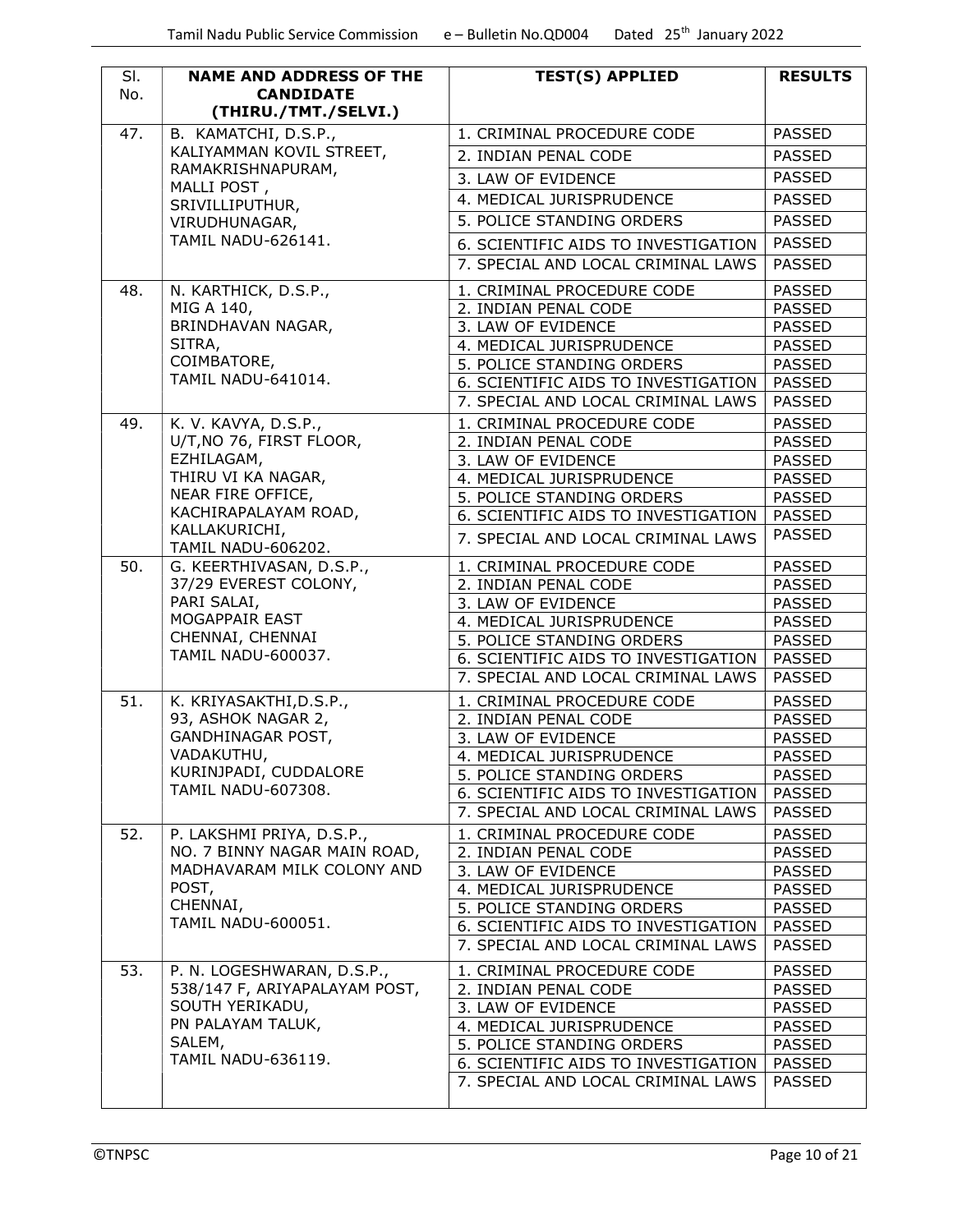| SI.<br>No.    | <b>NAME AND ADDRESS OF THE</b><br><b>CANDIDATE</b><br>(THIRU./TMT./SELVI.) | <b>TEST(S) APPLIED</b>              | <b>RESULTS</b> |
|---------------|----------------------------------------------------------------------------|-------------------------------------|----------------|
| 54.           | A. MADHUMATHI, D.S.P.,                                                     | 1. CRIMINAL PROCEDURE CODE          | <b>PASSED</b>  |
|               | 2/122 KARIYA PERUMAL PUDUR,                                                | 2. INDIAN PENAL CODE                | <b>PASSED</b>  |
|               | BODINAICKENPATTY POST,                                                     | 3. LAW OF EVIDENCE                  | <b>PASSED</b>  |
|               | NAMAKKAL,                                                                  | 4. MEDICAL JURISPRUDENCE            | <b>PASSED</b>  |
|               | <b>TAMIL NADU-637405.</b>                                                  |                                     |                |
|               |                                                                            | 5. POLICE STANDING ORDERS           | <b>PASSED</b>  |
|               |                                                                            | 6. SCIENTIFIC AIDS TO INVESTIGATION | <b>PASSED</b>  |
|               |                                                                            | 7. SPECIAL AND LOCAL CRIMINAL LAWS  | <b>PASSED</b>  |
| 55.           | P. MAHA LAKSHMI, D.S.P.,                                                   | 1. CRIMINAL PROCEDURE CODE          | <b>PASSED</b>  |
|               | 11/5B, PERUMULAI ROAD,                                                     | 2. INDIAN PENAL CODE                | <b>PASSED</b>  |
|               | TITTAGUDI,                                                                 | 3. LAW OF EVIDENCE                  | <b>PASSED</b>  |
|               | <b>CUDDALORE</b>                                                           | 4. MEDICAL JURISPRUDENCE            | <b>PASSED</b>  |
|               | TAMIL NADU-606106.                                                         | 5. POLICE STANDING ORDERS           | <b>PASSED</b>  |
|               |                                                                            | 6. SCIENTIFIC AIDS TO INVESTIGATION | <b>PASSED</b>  |
|               |                                                                            | 7. SPECIAL AND LOCAL CRIMINAL LAWS  | PASSED         |
| 56.           | P. MAHESH KUMAR, D.S.P.,                                                   | 1. CRIMINAL PROCEDURE CODE          | <b>PASSED</b>  |
|               | 5, ARASARADI VINAYAGAR KOVIL                                               | 2. INDIAN PENAL CODE                | <b>PASSED</b>  |
|               | STREET,                                                                    | 3. LAW OF EVIDENCE                  | <b>PASSED</b>  |
|               | T N PUTHUKUDI                                                              | 4. MEDICAL JURISPRUDENCE            | <b>PASSED</b>  |
|               | PULIANGUDI,                                                                | 5. POLICE STANDING ORDERS           | <b>PASSED</b>  |
|               | TENKASI,                                                                   | 6. SCIENTIFIC AIDS TO INVESTIGATION | <b>PASSED</b>  |
|               | <b>TAMIL NADU-627855</b>                                                   | 7. SPECIAL AND LOCAL CRIMINAL LAWS  | <b>PASSED</b>  |
| 57.           | A. MANISHA, D.S.P.,                                                        | 1. CRIMINAL PROCEDURE CODE          | ABSENT         |
|               | NO 32B 8 TH STREET,                                                        | 2. INDIAN PENAL CODE                | <b>ABSENT</b>  |
|               | KOVALAN NAGAR,                                                             | 3. LAW OF EVIDENCE                  | ABSENT         |
|               | MADURAI,                                                                   | 4. MEDICAL JURISPRUDENCE            | <b>PASSED</b>  |
|               | TAMIL NADU-625003.                                                         | 5. POLICE STANDING ORDERS           | <b>PASSED</b>  |
|               |                                                                            | 6. SCIENTIFIC AIDS TO INVESTIGATION | <b>PASSED</b>  |
|               |                                                                            | 7. SPECIAL AND LOCAL CRIMINAL LAWS  | ABSENT         |
| 58.           | V. MANOJ KUMAR, D.S.P.,                                                    | 1. CRIMINAL PROCEDURE CODE          | PASSED         |
|               | 413/1 MGR EAST COLONY,                                                     | 2. INDIAN PENAL CODE                | <b>PASSED</b>  |
|               | VIJAYAMANAGARAM,                                                           | 3. LAW OF EVIDENCE                  | PASSED         |
|               | VIRUDHACHALAM, CUDDALORE,                                                  | 4. MEDICAL JURISPRUDENCE            | <b>PASSED</b>  |
|               | <b>TAMIL NADU-606104</b>                                                   | 5. POLICE STANDING ORDERS           | <b>PASSED</b>  |
|               |                                                                            | 6. SCIENTIFIC AIDS TO INVESTIGATION | <b>PASSED</b>  |
|               |                                                                            | 7. SPECIAL AND LOCAL CRIMINAL LAWS  | <b>PASSED</b>  |
| 59.           | E. MANOJKUMAR, D.S.P.,                                                     | 1. CRIMINAL PROCEDURE CODE          | <b>PASSED</b>  |
|               | 1050, PERIYAR NAGAR,                                                       | 2. INDIAN PENAL CODE                | <b>PASSED</b>  |
|               | RAJAGOPALAPURAM,                                                           | 3. LAW OF EVIDENCE                  | <b>PASSED</b>  |
|               | PUDUKOTTAI,                                                                | 4. MEDICAL JURISPRUDENCE            | <b>PASSED</b>  |
|               | <b>TAMIL NADU-622003.</b>                                                  | 5. POLICE STANDING ORDERS           | <b>PASSED</b>  |
|               |                                                                            | 6. SCIENTIFIC AIDS TO INVESTIGATION | <b>PASSED</b>  |
|               |                                                                            | 7. SPECIAL AND LOCAL CRIMINAL LAWS  | <b>PASSED</b>  |
| 60.           | M. MAYAVAN, D.S.P.,                                                        | 1. CRIMINAL PROCEDURE CODE          | <b>PASSED</b>  |
|               | 1/1C5E NORTH STREET,                                                       | 2. INDIAN PENAL CODE                | <b>PASSED</b>  |
|               | SANNASINALLUR,                                                             | 3. LAW OF EVIDENCE                  | <b>PASSED</b>  |
|               | SENDURAI, ARIYALUR,                                                        | 4. MEDICAL JURISPRUDENCE            | <b>PASSED</b>  |
|               | TAMIL NADU-621730                                                          | 5. POLICE STANDING ORDERS           | <b>PASSED</b>  |
|               |                                                                            | 6. SCIENTIFIC AIDS TO INVESTIGATION | PASSED         |
|               |                                                                            | 7. SPECIAL AND LOCAL CRIMINAL LAWS  | <b>PASSED</b>  |
| <b>©TNPSC</b> |                                                                            |                                     | Page 11 of 21  |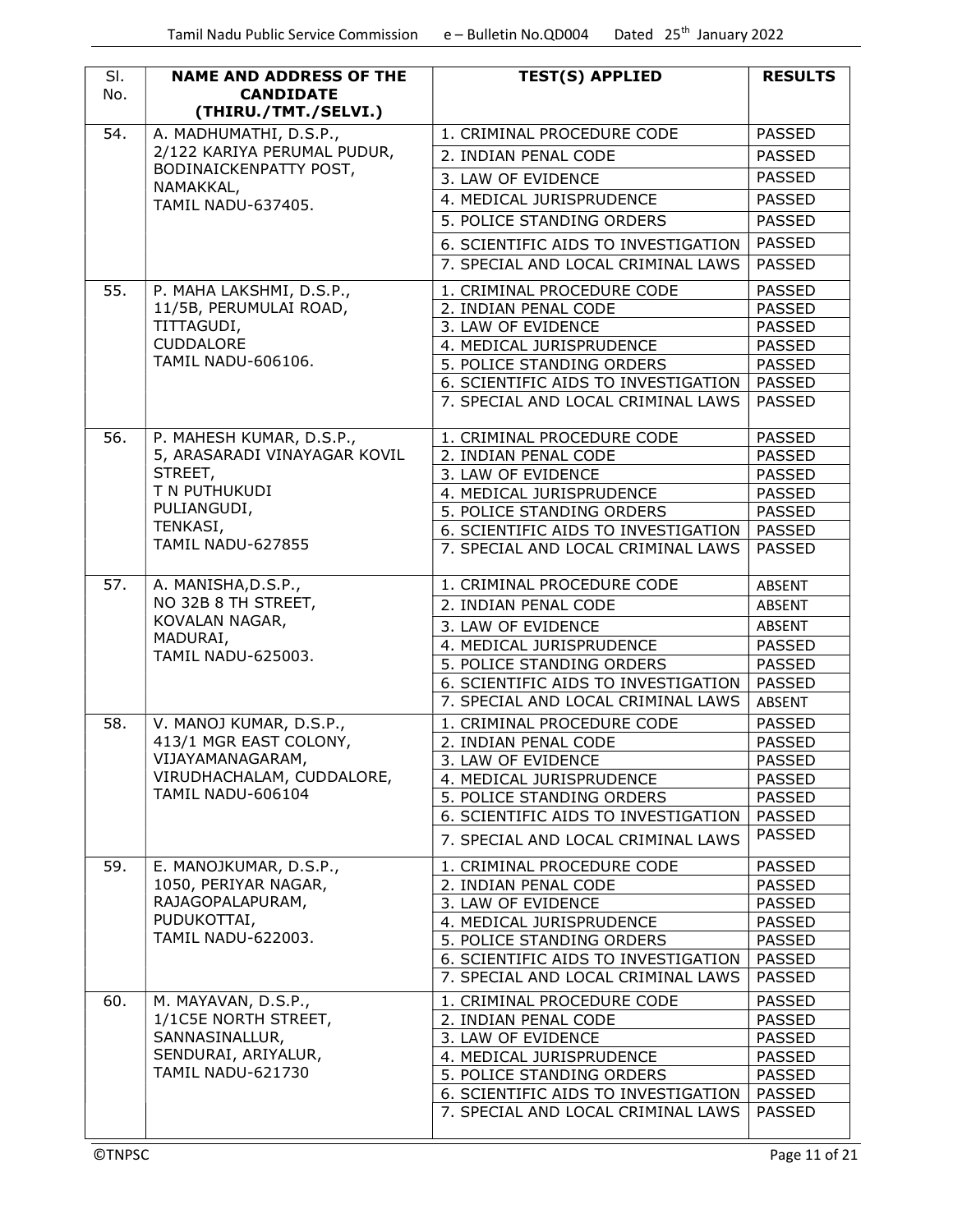| SI.<br>No. | <b>NAME AND ADDRESS OF THE</b><br><b>CANDIDATE</b><br>(THIRU./TMT./SELVI.) | <b>TEST(S) APPLIED</b>                                                    | <b>RESULTS</b>                 |
|------------|----------------------------------------------------------------------------|---------------------------------------------------------------------------|--------------------------------|
| 61.        | P. MITHRAN, D.S.P.,                                                        | 1. CRIMINAL PROCEDURE CODE                                                | <b>PASSED</b>                  |
|            | C 2/3, TAISHA COMPLEX,                                                     | 2. INDIAN PENAL CODE                                                      | <b>PASSED</b>                  |
|            | NATESAN NAGAR,                                                             | 3. LAW OF EVIDENCE                                                        | <b>PASSED</b>                  |
|            | VIRUGAMBAKKAM,<br>CHENNAI,                                                 | 4. MEDICAL JURISPRUDENCE                                                  | <b>PASSED</b>                  |
|            | <b>TAMIL NADU-600092.</b>                                                  | 5. POLICE STANDING ORDERS                                                 | <b>PASSED</b>                  |
|            |                                                                            | 6. SCIENTIFIC AIDS TO INVESTIGATION                                       | <b>PASSED</b>                  |
|            |                                                                            | 7. SPECIAL AND LOCAL CRIMINAL LAWS                                        | <b>PASSED</b>                  |
| 62.        | T. NAMASIVAYAM, D.S.P.,                                                    | 1. CRIMINAL PROCEDURE CODE                                                | <b>PASSED</b>                  |
|            | 87/3,                                                                      | 2. INDIAN PENAL CODE                                                      | <b>PASSED</b>                  |
|            | GANDHI STREET,                                                             | 3. LAW OF EVIDENCE                                                        | <b>PASSED</b>                  |
|            | SELLUR,                                                                    | 4. MEDICAL JURISPRUDENCE                                                  | <b>PASSED</b>                  |
|            | MADURAI,                                                                   | 5. POLICE STANDING ORDERS                                                 | <b>PASSED</b>                  |
|            | <b>TAMIL NADU-625002.</b>                                                  | 6. SCIENTIFIC AIDS TO INVESTIGATION                                       | <b>PASSED</b>                  |
|            |                                                                            | 7. SPECIAL AND LOCAL CRIMINAL LAWS                                        | <b>PASSED</b>                  |
| 63.        | M. NANDHINI, D.S.P.,                                                       | 1. CRIMINAL PROCEDURE CODE                                                | <b>PASSED</b>                  |
|            | 4/43 THIRUVALLUVAR STREET,                                                 | 2. INDIAN PENAL CODE                                                      | <b>PASSED</b>                  |
|            | MANIMANGALAM,                                                              | 3. LAW OF EVIDENCE                                                        | <b>PASSED</b>                  |
|            | SRIPERUMBUDUR TALUK,                                                       | 4. MEDICAL JURISPRUDENCE                                                  | <b>PASSED</b>                  |
|            | KANCHEEPURAM,                                                              | 5. POLICE STANDING ORDERS                                                 | <b>PASSED</b>                  |
|            | TAMIL NADU-601301.                                                         | 6. SCIENTIFIC AIDS TO INVESTIGATION                                       | <b>PASSED</b>                  |
|            |                                                                            | 7. SPECIAL AND LOCAL CRIMINAL LAWS                                        | <b>PASSED</b>                  |
| 64.        | P. NIRESH, D.S.P.,                                                         | 1. CRIMINAL PROCEDURE CODE                                                | <b>PASSED</b>                  |
|            | SRI DURAI TEXTILES,                                                        | 2. INDIAN PENAL CODE                                                      | <b>PASSED</b>                  |
|            | BAZAAR STREET BELUR,                                                       | 3. LAW OF EVIDENCE                                                        | <b>PASSED</b>                  |
|            | VALAPADY,                                                                  | 4. MEDICAL JURISPRUDENCE                                                  | <b>PASSED</b>                  |
|            | SALEM,<br><b>TAMIL NADU-636104.</b>                                        | 5. POLICE STANDING ORDERS                                                 | <b>PASSED</b>                  |
|            |                                                                            | 6. SCIENTIFIC AIDS TO INVESTIGATION<br>7. SPECIAL AND LOCAL CRIMINAL LAWS | <b>PASSED</b><br><b>PASSED</b> |
|            |                                                                            |                                                                           |                                |
| 65.        | S. NITHYA, D.S.P.,<br>31, GOWTHAMAR STREET,                                | 1. CRIMINAL PROCEDURE CODE                                                | <b>PASSED</b>                  |
|            | SIVAGANGAI,                                                                | 2. INDIAN PENAL CODE<br>3. LAW OF EVIDENCE                                | <b>PASSED</b><br><b>PASSED</b> |
|            | TAMIL NADU-630561.                                                         | 4. MEDICAL JURISPRUDENCE                                                  | <b>PASSED</b>                  |
|            |                                                                            | 5. POLICE STANDING ORDERS                                                 | <b>PASSED</b>                  |
|            |                                                                            | 6. SCIENTIFIC AIDS TO INVESTIGATION                                       | <b>PASSED</b>                  |
|            |                                                                            | 7. SPECIAL AND LOCAL CRIMINAL LAWS                                        | <b>PASSED</b>                  |
| 66.        | R NIVETHA LAKSHMI, D.S.P.,                                                 | 1. CRIMINAL PROCEDURE CODE                                                | <b>PASSED</b>                  |
|            | 1/27 NORTH STREET,                                                         | 2. INDIAN PENAL CODE                                                      | <b>PASSED</b>                  |
|            | E T REDDIAPATTI,                                                           | 3. LAW OF EVIDENCE                                                        | <b>PASSED</b>                  |
|            | SIVAKASI, VIRUDHUNAGAR                                                     | 4. MEDICAL JURISPRUDENCE                                                  | <b>PASSED</b>                  |
|            | TAMIL NADU-626131.                                                         | 5. POLICE STANDING ORDERS                                                 | <b>PASSED</b>                  |
|            |                                                                            | 6. SCIENTIFIC AIDS TO INVESTIGATION                                       | <b>PASSED</b>                  |
|            |                                                                            | 7. SPECIAL AND LOCAL CRIMINAL LAWS                                        | <b>PASSED</b>                  |
| 67.        | G. PARTHIBAN, D.S.P.                                                       | 1. CRIMINAL PROCEDURE CODE                                                | <b>PASSED</b>                  |
|            | (REGISTER NO.2063)                                                         | 2. INDIAN PENAL CODE                                                      | <b>PASSED</b>                  |
|            | 3, HL GOKULA ILLAM,                                                        | 3. LAW OF EVIDENCE                                                        | <b>PASSED</b>                  |
|            | BALAJI NAGAR FIRST STREET,                                                 | 4. MEDICAL JURISPRUDENCE                                                  | <b>PASSED</b>                  |
|            | KORATTUR, CHENNAI,                                                         | 5. POLICE STANDING ORDERS                                                 | <b>FAILED</b>                  |
|            | TAMIL NADU-600076.                                                         | 6. SCIENTIFIC AIDS TO INVESTIGATION                                       | <b>PASSED</b>                  |
|            |                                                                            | 7. SPECIAL AND LOCAL CRIMINAL LAWS                                        | <b>PASSED</b>                  |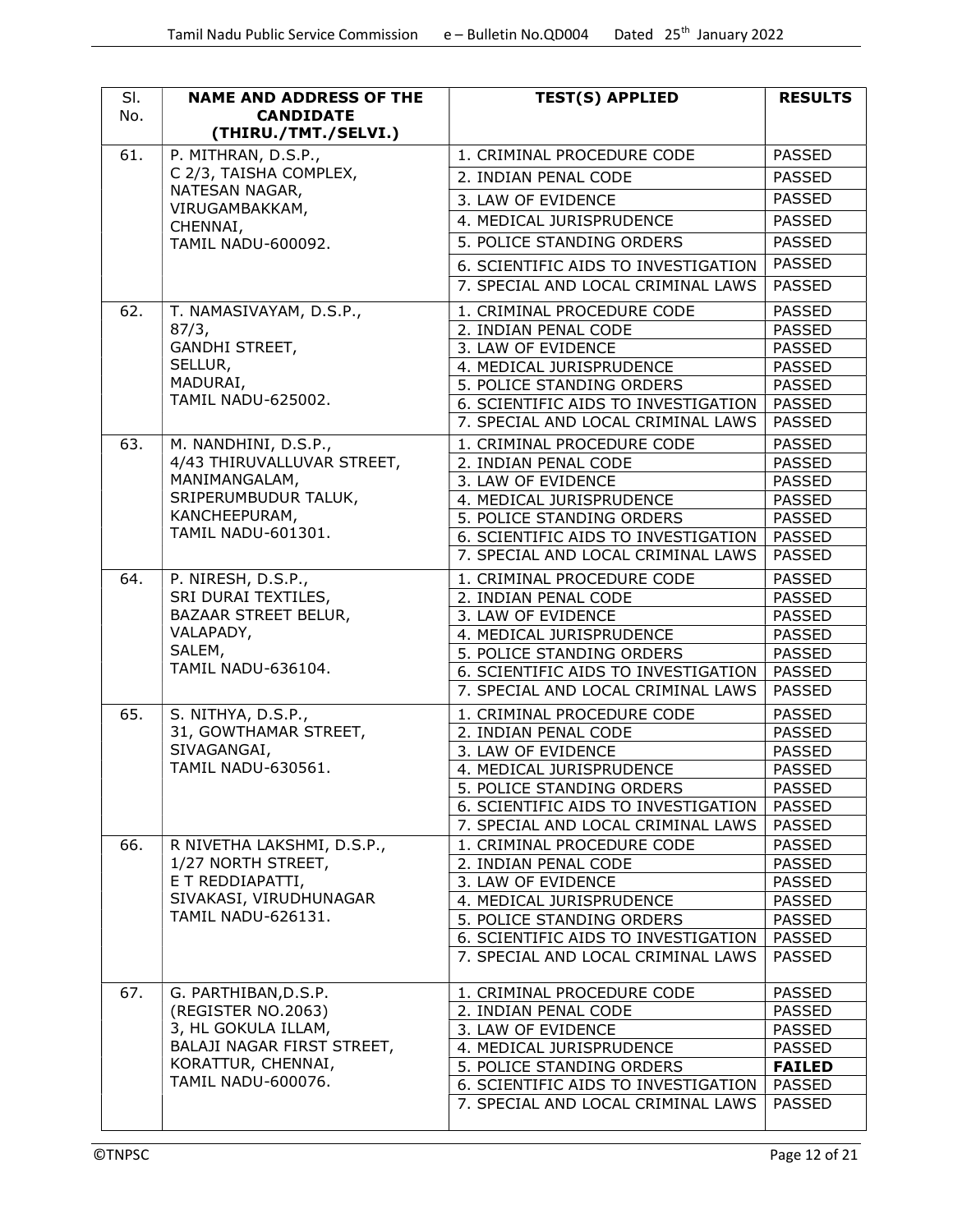| SI.<br>No. | <b>NAME AND ADDRESS OF THE</b><br><b>CANDIDATE</b><br>(THIRU./TMT./SELVI.) | <b>TEST(S) APPLIED</b>                                           | <b>RESULTS</b>                 |
|------------|----------------------------------------------------------------------------|------------------------------------------------------------------|--------------------------------|
| 68.        | G. PARTHIBAN, D.S.P.,                                                      | 1. CRIMINAL PROCEDURE CODE                                       | <b>PASSED</b>                  |
|            | (REGISTER NO.2111)                                                         | 2. INDIAN PENAL CODE                                             | <b>PASSED</b>                  |
|            | 216B , KAMARAJAR SALAI,                                                    |                                                                  | <b>PASSED</b>                  |
|            | AVT PANTHAL 1ST STREET,                                                    | 3. LAW OF EVIDENCE                                               |                                |
|            | MADURAI SOUTH, MADURAI,                                                    | 4. MEDICAL JURISPRUDENCE                                         | <b>PASSED</b>                  |
|            | TAMIL NADU-625009.                                                         | 5. POLICE STANDING ORDERS                                        | <b>PASSED</b>                  |
|            |                                                                            | 6. SCIENTIFIC AIDS TO INVESTIGATION                              | <b>PASSED</b>                  |
|            |                                                                            | 7. SPECIAL AND LOCAL CRIMINAL LAWS                               | <b>PASSED</b>                  |
| 69.        | S. PAVITHRA, D.S.P.,                                                       | 1. CRIMINAL PROCEDURE CODE                                       | <b>PASSED</b>                  |
|            | (REGISTER NO.2101),                                                        | 2. INDIAN PENAL CODE                                             | <b>PASSED</b>                  |
|            | 1/361, MAIN ROAD,                                                          | 3. LAW OF EVIDENCE                                               | <b>PASSED</b>                  |
|            | PUDHUVETTAKKUDI PO,                                                        | 4. MEDICAL JURISPRUDENCE                                         | <b>PASSED</b>                  |
|            | KUNNAM, PERAMBALUR,                                                        | 5. POLICE STANDING ORDERS                                        | <b>PASSED</b>                  |
|            | <b>TAMIL NADU-621716.</b>                                                  | 6. SCIENTIFIC AIDS TO INVESTIGATION                              | <b>PASSED</b>                  |
|            |                                                                            | 7. SPECIAL AND LOCAL CRIMINAL LAWS                               | <b>PASSED</b>                  |
| 70.        | S. PAVITHRA, D.S.P.,                                                       | 1. CRIMINAL PROCEDURE CODE                                       | <b>PASSED</b>                  |
|            | (REGISTER NO.2110),                                                        | 2. INDIAN PENAL CODE                                             | <b>PASSED</b>                  |
|            | $9/1$ 119,                                                                 | 3. LAW OF EVIDENCE                                               | <b>PASSED</b>                  |
|            | SUBRAMANIA NAGAR,                                                          | 4. MEDICAL JURISPRUDENCE                                         | <b>PASSED</b>                  |
|            | PUDUSAMPALLI,<br>METTUR DAM, SALEM                                         | 5. POLICE STANDING ORDERS                                        | <b>PASSED</b>                  |
|            | <b>TAMIL NADU-636403.</b>                                                  | 6. SCIENTIFIC AIDS TO INVESTIGATION                              | <b>PASSED</b>                  |
|            |                                                                            | 7. SPECIAL AND LOCAL CRIMINAL LAWS                               | <b>PASSED</b>                  |
| 71.        | M. PRABHU, D.S.P.,<br>DOOR NO 11 169,                                      | 1. CRIMINAL PROCEDURE CODE                                       | <b>PASSED</b>                  |
|            | AALUVILAI MOOLACHEL,                                                       | 2. INDIAN PENAL CODE<br>3. LAW OF EVIDENCE                       | <b>PASSED</b><br><b>PASSED</b> |
|            | MEKKAMANDAPAM POST,                                                        | 4. MEDICAL JURISPRUDENCE                                         | <b>PASSED</b>                  |
|            | KANNIYAKUMARI,                                                             | 5. POLICE STANDING ORDERS                                        | <b>PASSED</b>                  |
|            | TAMIL NADU-629166.                                                         | 6. SCIENTIFIC AIDS TO INVESTIGATION                              | <b>PASSED</b>                  |
|            |                                                                            | 7. SPECIAL AND LOCAL CRIMINAL LAWS                               | <b>PASSED</b>                  |
| 72.        | R. PRADEEP, D.S.P.,                                                        | 1. CRIMINAL PROCEDURE CODE                                       | <b>PASSED</b>                  |
|            | NO 51 SAKUNTHALA NAGAR,                                                    | 2. INDIAN PENAL CODE                                             | <b>PASSED</b>                  |
|            | VILLUPURAM,                                                                | 3. LAW OF EVIDENCE                                               | <b>PASSED</b>                  |
|            | <b>TAMIL NADU-605602.</b>                                                  | 4. MEDICAL JURISPRUDENCE                                         | <b>PASSED</b>                  |
|            |                                                                            | 5. POLICE STANDING ORDERS                                        | <b>PASSED</b>                  |
|            |                                                                            | 6. SCIENTIFIC AIDS TO INVESTIGATION                              | <b>PASSED</b>                  |
|            |                                                                            | 7. SPECIAL AND LOCAL CRIMINAL LAWS                               | <b>PASSED</b>                  |
| 73.        | P.S. PREETHI, D.S.P.,                                                      | 1. CRIMINAL PROCEDURE CODE                                       | <b>PASSED</b>                  |
|            | NEW NO 10 OLD NO 121,                                                      | 2. INDIAN PENAL CODE                                             | <b>PASSED</b>                  |
|            | VANNIAR STREET CHOOLAIMEDU,                                                | 3. LAW OF EVIDENCE                                               | <b>PASSED</b>                  |
|            | CHENNAI,                                                                   | 4. MEDICAL JURISPRUDENCE                                         | <b>PASSED</b>                  |
|            | TAMIL NADU-600094.                                                         | 5. POLICE STANDING ORDERS                                        | <b>PASSED</b>                  |
|            |                                                                            | 6. SCIENTIFIC AIDS TO INVESTIGATION                              | <b>PASSED</b>                  |
| 74.        | K. PRITHVIRAJ CHOUHAN, D.S.P.,                                             | 7. SPECIAL AND LOCAL CRIMINAL LAWS<br>1. CRIMINAL PROCEDURE CODE | <b>PASSED</b><br><b>PASSED</b> |
|            | 2/299 C GANDHI NAGAR,                                                      | 2. INDIAN PENAL CODE                                             | <b>PASSED</b>                  |
|            | SOLAMPALLAM,                                                               | 3. LAW OF EVIDENCE                                               | <b>PASSED</b>                  |
|            | SURAMANGALAM POST, SALEM,                                                  | 4. MEDICAL JURISPRUDENCE                                         | <b>PASSED</b>                  |
|            | <b>TAMIL NADU-636005.</b>                                                  | 5. POLICE STANDING ORDERS                                        | <b>PASSED</b>                  |
|            |                                                                            | 6. SCIENTIFIC AIDS TO INVESTIGATION                              | <b>PASSED</b>                  |
|            |                                                                            | 7. SPECIAL AND LOCAL CRIMINAL LAWS                               | <b>PASSED</b>                  |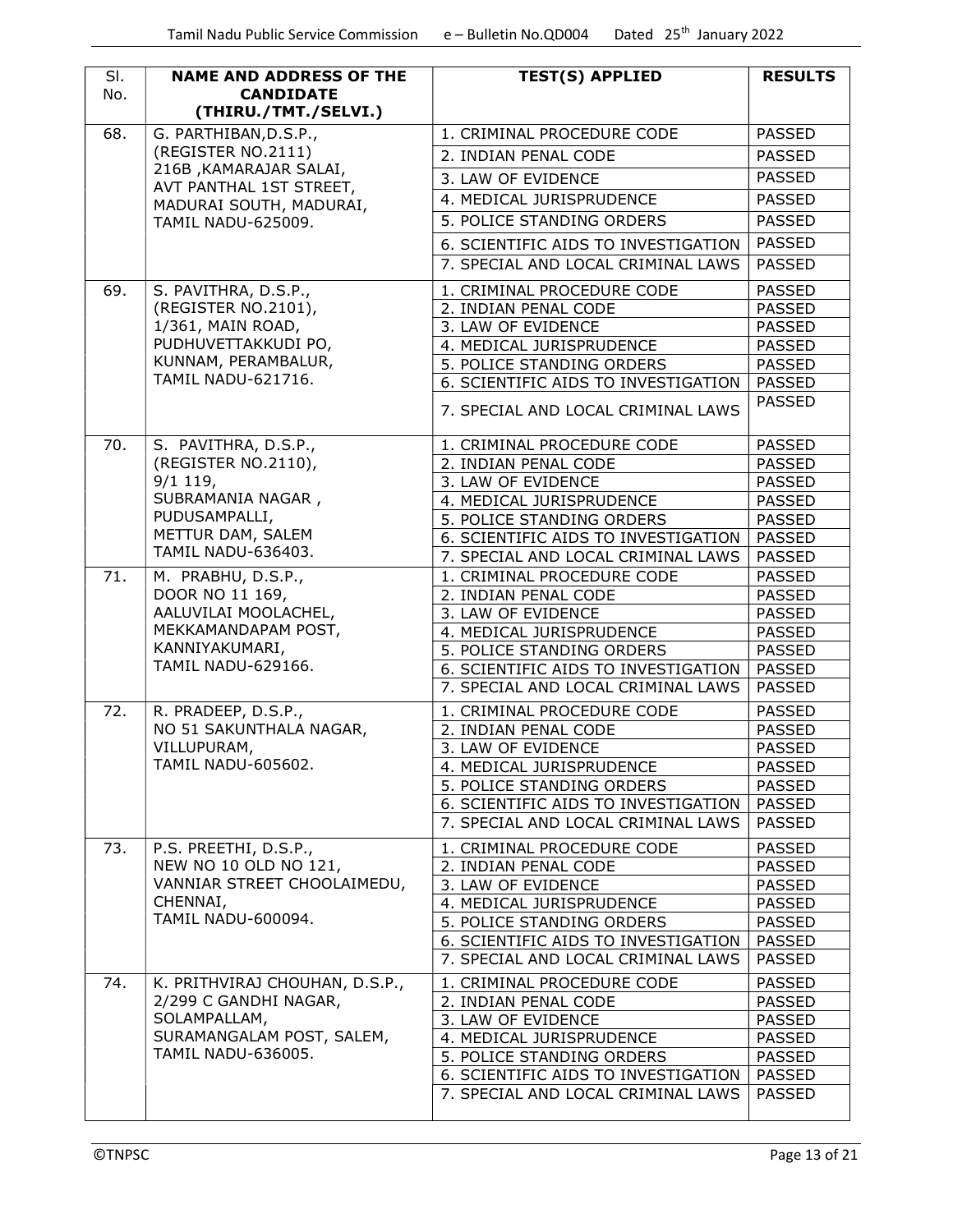| SI. | <b>NAME AND ADDRESS OF THE</b>           | <b>TEST(S) APPLIED</b>                                                    | <b>RESULTS</b>                 |
|-----|------------------------------------------|---------------------------------------------------------------------------|--------------------------------|
| No. | <b>CANDIDATE</b><br>(THIRU./TMT./SELVI.) |                                                                           |                                |
| 75. | R. PRIYADHARSHINI, D.S.P.,               | 1. CRIMINAL PROCEDURE CODE                                                | <b>PASSED</b>                  |
|     | 13/36,                                   | 2. INDIAN PENAL CODE                                                      | <b>PASSED</b>                  |
|     | SIVAJI GANESAN STREET,                   | 3. LAW OF EVIDENCE                                                        | <b>PASSED</b>                  |
|     | DINDIGUL,<br>TAMIL NADU-624001.          | 4. MEDICAL JURISPRUDENCE                                                  | <b>PASSED</b>                  |
|     |                                          | 5. POLICE STANDING ORDERS                                                 | <b>PASSED</b>                  |
|     |                                          | 6. SCIENTIFIC AIDS TO INVESTIGATION                                       | <b>PASSED</b>                  |
|     |                                          | 7. SPECIAL AND LOCAL CRIMINAL LAWS                                        | <b>PASSED</b>                  |
| 76. | G.RAGAVI, D.S.P.,                        | 1. CRIMINAL PROCEDURE CODE                                                | <b>PASSED</b>                  |
|     | NO19, FIRST STREET,                      | 2. INDIAN PENAL CODE                                                      | <b>PASSED</b>                  |
|     | BRINDAVAN NAGAR, AVADI,                  | 3. LAW OF EVIDENCE                                                        | <b>PASSED</b>                  |
|     | CHENNAI,                                 | 4. MEDICAL JURISPRUDENCE                                                  | <b>PASSED</b>                  |
|     | <b>TAMIL NADU-600065.</b>                | 5. POLICE STANDING ORDERS                                                 | <b>PASSED</b>                  |
|     |                                          | 6. SCIENTIFIC AIDS TO INVESTIGATION                                       | <b>PASSED</b>                  |
|     |                                          | 7. SPECIAL AND LOCAL CRIMINAL LAWS                                        | <b>PASSED</b>                  |
| 77. | P. N. RAJA, D.S.P.,                      | 1. CRIMINAL PROCEDURE CODE                                                | <b>PASSED</b>                  |
|     | 39/17, KASTHURI BAI STREET,              | 2. INDIAN PENAL CODE                                                      | <b>PASSED</b>                  |
|     | CORONATION NAGAR,                        | 3. LAW OF EVIDENCE                                                        | <b>PASSED</b>                  |
|     | KORUKKUPET,                              | 4. MEDICAL JURISPRUDENCE                                                  | <b>PASSED</b>                  |
|     | CHENNAI,                                 | 5. POLICE STANDING ORDERS                                                 | <b>PASSED</b>                  |
|     | <b>TAMIL NADU-600021.</b>                | 6. SCIENTIFIC AIDS TO INVESTIGATION                                       | <b>PASSED</b>                  |
|     |                                          | 7. SPECIAL AND LOCAL CRIMINAL LAWS                                        | <b>PASSED</b>                  |
| 78. | P. RAJESHWARAN, D.S.P.,                  | 1. CRIMINAL PROCEDURE CODE                                                | <b>PASSED</b>                  |
|     | 39/D3, RAJENDRA CHOLAN                   | 2. INDIAN PENAL CODE                                                      | <b>PASSED</b>                  |
|     | APARTMENTS,                              | 3. LAW OF EVIDENCE                                                        | <b>PASSED</b>                  |
|     | THIRUVALLUVAR 2ND STREET,                | 4. MEDICAL JURISPRUDENCE                                                  | <b>PASSED</b>                  |
|     | NESAPAKKAM, KK NAGAR WEST<br>CHENNAI,    | 5. POLICE STANDING ORDERS                                                 | <b>FAILED</b>                  |
|     | <b>TAMIL NADU-600078.</b>                | 6. SCIENTIFIC AIDS TO INVESTIGATION<br>7. SPECIAL AND LOCAL CRIMINAL LAWS | <b>PASSED</b><br><b>PASSED</b> |
| 79. | M.S. RUBAN KUMAR, D.S.P.,                | 1. CRIMINAL PROCEDURE CODE                                                | <b>PASSED</b>                  |
|     | 10A, K RAMASAMY STREET,                  | 2. INDIAN PENAL CODE                                                      | <b>PASSED</b>                  |
|     | BADAKUPPAM VILLAGE,                      | 3. LAW OF EVIDENCE                                                        | <b>PASSED</b>                  |
|     | PEDDUR POST, ALANGAYAM,                  | 4. MEDICAL JURISPRUDENCE                                                  | <b>PASSED</b>                  |
|     | TIRUPATHUR,                              | 5. POLICE STANDING ORDERS                                                 | <b>PASSED</b>                  |
|     | TAMIL NADU-635701.                       | 6. SCIENTIFIC AIDS TO INVESTIGATION                                       | PASSED                         |
|     |                                          | 7. SPECIAL AND LOCAL CRIMINAL LAWS                                        | <b>PASSED</b>                  |
| 80. | M. SANKARGANESH, D.S.P.,                 | 1. CRIMINAL PROCEDURE CODE                                                | <b>PASSED</b>                  |
|     | 3/602 MIDDLE STREET,                     | 2. INDIAN PENAL CODE                                                      | <b>PASSED</b>                  |
|     | SATHANANTHAPURAM,<br>MUDALIPATTY POST,   | 3. LAW OF EVIDENCE<br>4. MEDICAL JURISPRUDENCE                            | <b>PASSED</b>                  |
|     | SIVAKASI, VIRUDHUNAGAR,                  | 5. POLICE STANDING ORDERS                                                 | <b>PASSED</b><br><b>PASSED</b> |
|     | TAMIL NADU-626189.                       | 6. SCIENTIFIC AIDS TO INVESTIGATION                                       | <b>PASSED</b>                  |
|     |                                          | 7. SPECIAL AND LOCAL CRIMINAL LAWS                                        | <b>PASSED</b>                  |
| 81. | S SARANYA, D.S.P.,                       | 1. CRIMINAL PROCEDURE CODE                                                | <b>PASSED</b>                  |
|     | 45, VOC NAGAR,                           | 2. INDIAN PENAL CODE                                                      | <b>PASSED</b>                  |
|     | AG CHURCH BEHIND,                        | 3. LAW OF EVIDENCE                                                        | <b>PASSED</b>                  |
|     | KALLAKURICHI,                            | 4. MEDICAL JURISPRUDENCE                                                  | <b>PASSED</b>                  |
|     | <b>TAMIL NADU-606202.</b>                | 5. POLICE STANDING ORDERS                                                 | <b>PASSED</b>                  |
|     |                                          | 6. SCIENTIFIC AIDS TO INVESTIGATION                                       | <b>PASSED</b>                  |
|     |                                          | 7. SPECIAL AND LOCAL CRIMINAL LAWS                                        | <b>PASSED</b>                  |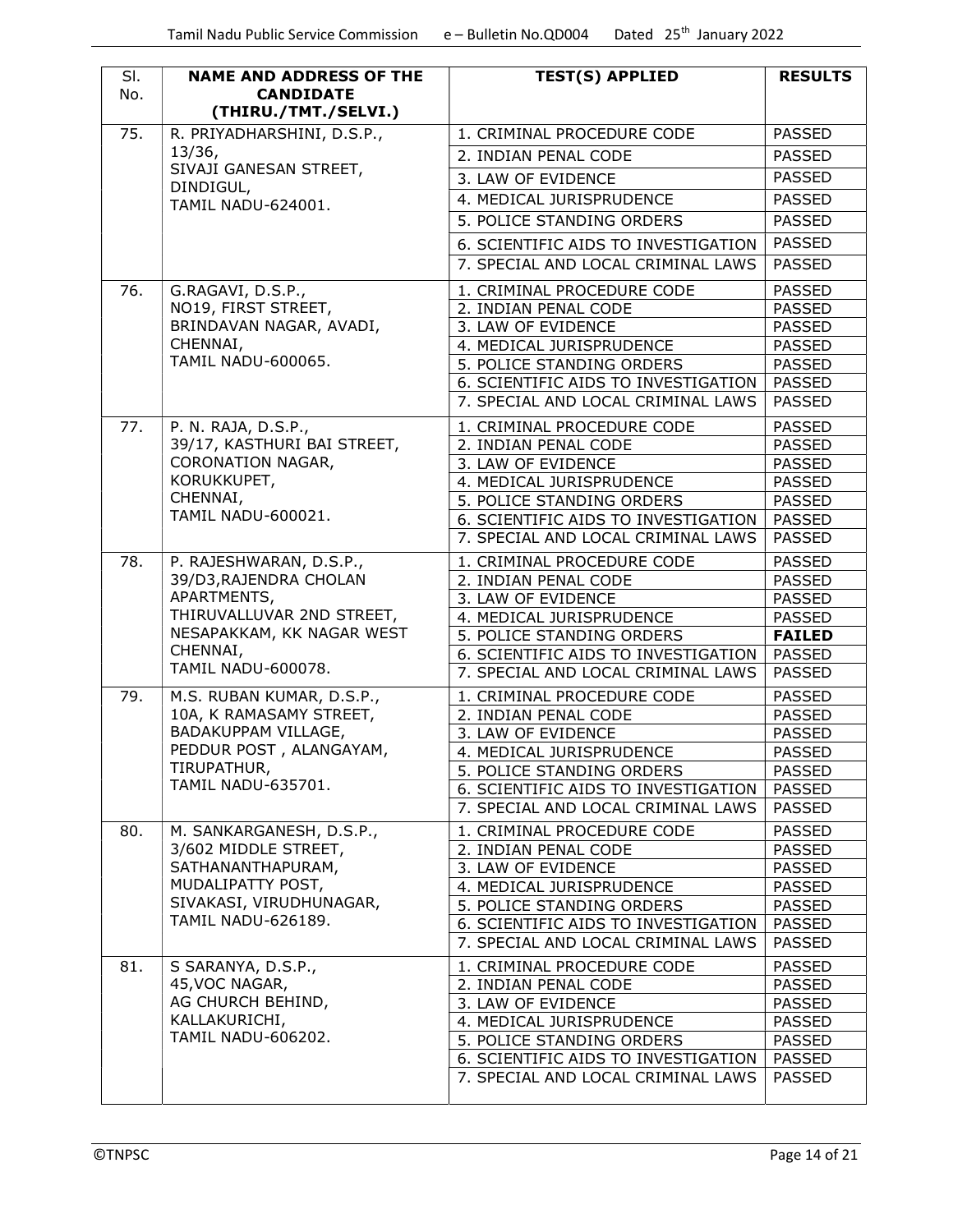| SI.<br>No.    | <b>NAME AND ADDRESS OF THE</b><br><b>CANDIDATE</b>   | <b>TEST(S) APPLIED</b>              | <b>RESULTS</b> |
|---------------|------------------------------------------------------|-------------------------------------|----------------|
| 82.           | (THIRU./TMT./SELVI.)<br>K. C. SATHISH KUMAR, D.S.P., | 1. CRIMINAL PROCEDURE CODE          | <b>PASSED</b>  |
|               | ROOM NO 97, 240 BLOCK,                               |                                     | <b>PASSED</b>  |
|               | TAMILNADU POLICE ACADEMY,                            | 2. INDIAN PENAL CODE                |                |
|               | OONAMANCHERRY, VANDALUR,                             | 3. LAW OF EVIDENCE                  | <b>PASSED</b>  |
|               | CHENNAI,                                             | 4. MEDICAL JURISPRUDENCE            | <b>PASSED</b>  |
|               | <b>TAMIL NADU-600127.</b>                            | 5. POLICE STANDING ORDERS           | <b>PASSED</b>  |
|               |                                                      | 6. SCIENTIFIC AIDS TO INVESTIGATION | <b>PASSED</b>  |
|               |                                                      | 7. SPECIAL AND LOCAL CRIMINAL LAWS  | <b>PASSED</b>  |
| 83.           | G. SATHIYARAJ, D.S.P.,                               | 1. CRIMINAL PROCEDURE CODE          | <b>PASSED</b>  |
|               | 1/221 ALLALAPATTI VILLAGE,                           | 2. INDIAN PENAL CODE                | <b>PASSED</b>  |
|               | G PALAYAM POST,                                      | 3. LAW OF EVIDENCE                  | <b>PASSED</b>  |
|               | PAPPIRETTIPATTI,                                     | 4. MEDICAL JURISPRUDENCE            | <b>PASSED</b>  |
|               | DHARMAPURI,                                          | 5. POLICE STANDING ORDERS           | <b>PASSED</b>  |
|               | TAMIL NADU-635305.                                   | 6. SCIENTIFIC AIDS TO INVESTIGATION | <b>PASSED</b>  |
|               |                                                      | 7. SPECIAL AND LOCAL CRIMINAL LAWS  | <b>PASSED</b>  |
| 84.           | M. SELVAKUMAR, D.S.P.,                               | 1. CRIMINAL PROCEDURE CODE          | <b>PASSED</b>  |
|               | 3/11/2, MK STORE,                                    | 2. INDIAN PENAL CODE                | <b>PASSED</b>  |
|               | KUMARAGIRIPET,                                       | 3. LAW OF EVIDENCE                  | <b>PASSED</b>  |
|               | SALEM,                                               | 4. MEDICAL JURISPRUDENCE            | <b>PASSED</b>  |
|               | <b>TAMIL NADU-636015.</b>                            | 5. POLICE STANDING ORDERS           | <b>PASSED</b>  |
|               |                                                      | 6. SCIENTIFIC AIDS TO INVESTIGATION | PASSED         |
|               |                                                      | 7. SPECIAL AND LOCAL CRIMINAL LAWS  | <b>PASSED</b>  |
| 85.           | R. SENGOTTUVELAVAN, D.S.P.,                          | 1. CRIMINAL PROCEDURE CODE          | <b>PASSED</b>  |
|               | NO. 3/54 AKKARAIPATTY PO.,                           | 2. INDIAN PENAL CODE                | <b>PASSED</b>  |
|               | MALLASAMUDRAM PO.,                                   | 3. LAW OF EVIDENCE                  | <b>PASSED</b>  |
|               | RASIPURAM TK,                                        | 4. MEDICAL JURISPRUDENCE            | <b>PASSED</b>  |
|               | NAMAKKAL                                             | 5. POLICE STANDING ORDERS           | <b>PASSED</b>  |
|               | <b>TAMIL NADU-637503.</b>                            | 6. SCIENTIFIC AIDS TO INVESTIGATION | PASSED         |
|               |                                                      | 7. SPECIAL AND LOCAL CRIMINAL LAWS  | <b>PASSED</b>  |
| 86.           | A. SHAMALADEVI, D.S.P.,                              | 1. CRIMINAL PROCEDURE CODE          | <b>PASSED</b>  |
|               | 19, BALAJI NAGAR                                     | 2. INDIAN PENAL CODE                | <b>PASSED</b>  |
|               | <b>WEST PONDY ROAD</b>                               | 3. LAW OF EVIDENCE                  | <b>PASSED</b>  |
|               | VALAVANUR, VILLUPURAM                                | 4. MEDICAL JURISPRUDENCE            | <b>PASSED</b>  |
|               | <b>TAMIL NADU-605108.</b>                            | 5. POLICE STANDING ORDERS           | <b>PASSED</b>  |
|               |                                                      | 6. SCIENTIFIC AIDS TO INVESTIGATION | <b>PASSED</b>  |
|               |                                                      | 7. SPECIAL AND LOCAL CRIMINAL LAWS  | <b>PASSED</b>  |
| 87.           | R. SINDHU, D.S.P.,                                   | 1. CRIMINAL PROCEDURE CODE          | <b>PASSED</b>  |
|               | 664A NETHAJI NAGAR                                   | 2. INDIAN PENAL CODE                | <b>PASSED</b>  |
|               | PALANI, DINDIGUL                                     | 3. LAW OF EVIDENCE                  | <b>PASSED</b>  |
|               | TAMIL NADU-624601.                                   | 4. MEDICAL JURISPRUDENCE            | <b>PASSED</b>  |
|               |                                                      | 5. POLICE STANDING ORDERS           | <b>PASSED</b>  |
|               |                                                      | 6. SCIENTIFIC AIDS TO INVESTIGATION | PASSED         |
|               |                                                      | 7. SPECIAL AND LOCAL CRIMINAL LAWS  | <b>PASSED</b>  |
| 88.           | K. SIVASAKTHI, D.S.P.,                               | 1. CRIMINAL PROCEDURE CODE          | <b>PASSED</b>  |
|               | 2/67 B,                                              | 2. INDIAN PENAL CODE                | <b>PASSED</b>  |
|               | NORTH STREET,                                        | 3. LAW OF EVIDENCE                  | <b>PASSED</b>  |
|               | VEPPUR, CUDDALORE                                    | 4. MEDICAL JURISPRUDENCE            | <b>PASSED</b>  |
|               | TAMIL NADU-606304.                                   | 5. POLICE STANDING ORDERS           | <b>PASSED</b>  |
|               |                                                      | 6. SCIENTIFIC AIDS TO INVESTIGATION | PASSED         |
|               |                                                      | 7. SPECIAL AND LOCAL CRIMINAL LAWS  | <b>PASSED</b>  |
| <b>©TNPSC</b> |                                                      |                                     | Page 15 of 21  |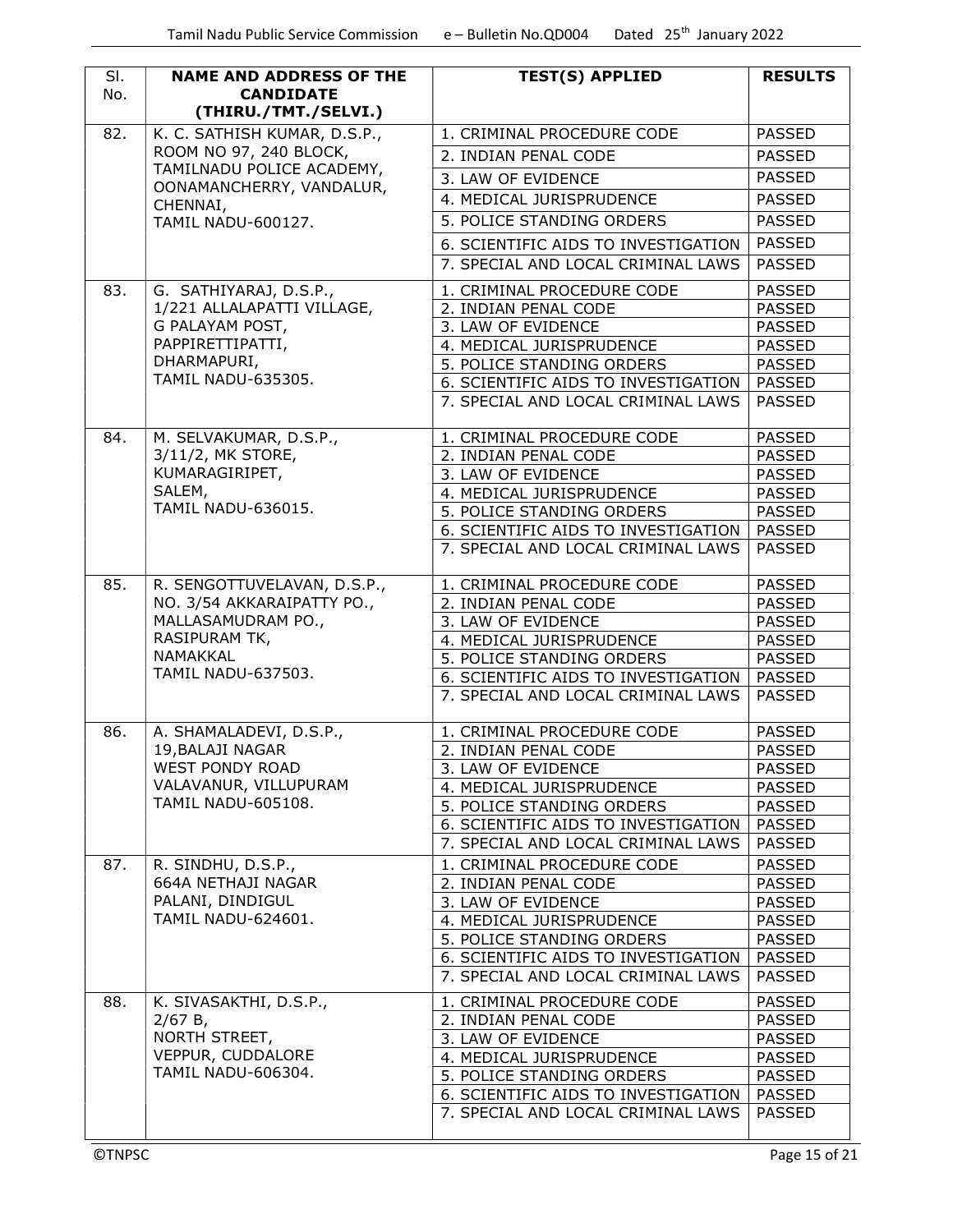| SI.<br>No. | <b>NAME AND ADDRESS OF THE</b>            | <b>TEST(S) APPLIED</b>                         | <b>RESULTS</b>                 |
|------------|-------------------------------------------|------------------------------------------------|--------------------------------|
|            | <b>CANDIDATE</b><br>(THIRU./TMT./SELVI.)  |                                                |                                |
| 89.        | S. SOWMIYA, D.S.P.,                       | 1. CRIMINAL PROCEDURE CODE                     | <b>PASSED</b>                  |
|            | 725,                                      | 2. INDIAN PENAL CODE                           | <b>PASSED</b>                  |
|            | SSB COLONY,                               | 3. LAW OF EVIDENCE                             | <b>PASSED</b>                  |
|            | BUDALUR,<br>THANJAVUR,                    | 4. MEDICAL JURISPRUDENCE                       | <b>PASSED</b>                  |
|            | <b>TAMIL NADU-613602.</b>                 | 5. POLICE STANDING ORDERS                      | <b>PASSED</b>                  |
|            |                                           | 6. SCIENTIFIC AIDS TO INVESTIGATION            | <b>PASSED</b>                  |
|            |                                           | 7. SPECIAL AND LOCAL CRIMINAL LAWS             | <b>PASSED</b>                  |
| 90.        | S. SRINIDHI, D.S.P.,                      | 1. CRIMINAL PROCEDURE CODE                     | <b>PASSED</b>                  |
|            | 4/59 RAJARAM COLONY,                      | 2. INDIAN PENAL CODE                           | <b>PASSED</b>                  |
|            | GAJJELNAICKENPATTY,                       | 3. LAW OF EVIDENCE                             | <b>PASSED</b>                  |
|            | SALEM,                                    | 4. MEDICAL JURISPRUDENCE                       | <b>PASSED</b>                  |
|            | <b>TAMIL NADU-636201.</b>                 | 5. POLICE STANDING ORDERS                      | <b>PASSED</b>                  |
|            |                                           | 6. SCIENTIFIC AIDS TO INVESTIGATION            | <b>PASSED</b>                  |
|            |                                           | 7. SPECIAL AND LOCAL CRIMINAL LAWS             | <b>PASSED</b>                  |
| 91.        | M. SUDHEER, D.S.P.,                       | 1. CRIMINAL PROCEDURE CODE                     | <b>PASSED</b>                  |
|            | 1/469, INSPECTOR QUARTERS,                | 2. INDIAN PENAL CODE                           | <b>PASSED</b>                  |
|            | POLICE RESERVE LINE,                      | 3. LAW OF EVIDENCE                             | <b>PASSED</b>                  |
|            | SIVAKASI,                                 | 4. MEDICAL JURISPRUDENCE                       | <b>PASSED</b>                  |
|            | VIRUDHUNAGAR<br>TAMIL NADU-626124.        | 5. POLICE STANDING ORDERS                      | <b>PASSED</b>                  |
|            |                                           | 6. SCIENTIFIC AIDS TO INVESTIGATION            | <b>PASSED</b>                  |
|            |                                           | 7. SPECIAL AND LOCAL CRIMINAL LAWS             | <b>PASSED</b>                  |
| 92.        | N. SWATHI, D.S.P.,                        | 1. CRIMINAL PROCEDURE CODE                     | <b>PASSED</b>                  |
|            | M1/43,<br>NEW ASTC HUDCO,                 | 2. INDIAN PENAL CODE                           | <b>PASSED</b>                  |
|            | HOSUR, KRISHNAGIRI                        | 3. LAW OF EVIDENCE<br>4. MEDICAL JURISPRUDENCE | <b>PASSED</b><br><b>PASSED</b> |
|            | <b>TAMIL NADU-635109.</b>                 | 5. POLICE STANDING ORDERS                      | <b>PASSED</b>                  |
|            |                                           | 6. SCIENTIFIC AIDS TO INVESTIGATION            | <b>PASSED</b>                  |
|            |                                           | 7. SPECIAL AND LOCAL CRIMINAL LAWS             | <b>PASSED</b>                  |
| 93.        | N. SWETHA, D.S.P.,                        | 1. CRIMINAL PROCEDURE CODE                     | <b>PASSED</b>                  |
|            | 10 PREETHAM STREET,                       | 2. INDIAN PENAL CODE                           | <b>PASSED</b>                  |
|            | DURAISAMY NAGAR,                          | 3. LAW OF EVIDENCE                             | <b>PASSED</b>                  |
|            | MADURAI,                                  | 4. MEDICAL JURISPRUDENCE                       | <b>PASSED</b>                  |
|            | TAMIL NADU-625016.                        | 5. POLICE STANDING ORDERS                      | <b>PASSED</b>                  |
|            |                                           | 6. SCIENTIFIC AIDS TO INVESTIGATION            | <b>PASSED</b>                  |
|            |                                           | 7. SPECIAL AND LOCAL CRIMINAL LAWS             | <b>PASSED</b>                  |
| 94.        | N. TAMILARASI, D.S.P.,                    | 1. CRIMINAL PROCEDURE CODE                     | <b>PASSED</b>                  |
|            | NO 23, TAMILSELVI STORES,                 | 2. INDIAN PENAL CODE                           | <b>PASSED</b>                  |
|            | NEAR GUDALUR GOVT SCHOOL,                 | 3. LAW OF EVIDENCE                             | <b>PASSED</b>                  |
|            | NEHRUNAGAR, GUDALUR<br>MARAI MALAI NAGAR, | 4. MEDICAL JURISPRUDENCE                       | <b>PASSED</b>                  |
|            | CHENGALPATTU DISTRICT,                    | 5. POLICE STANDING ORDERS                      | <b>PASSED</b>                  |
|            | TAMIL NADU-603204.                        | 6. SCIENTIFIC AIDS TO INVESTIGATION            | <b>PASSED</b>                  |
|            |                                           | 7. SPECIAL AND LOCAL CRIMINAL LAWS             | <b>PASSED</b>                  |
| 95.        | N. THANUSIYA, D.S.P.,                     | 1. CRIMINAL PROCEDURE CODE                     | <b>PASSED</b>                  |
|            | <b>OLD DSP QUARTERS</b>                   | 2. INDIAN PENAL CODE                           | <b>PASSED</b>                  |
|            | MUNSIF COURT ROAD,                        | 3. LAW OF EVIDENCE                             | <b>PASSED</b>                  |
|            | NEAR ULAVAR SANDHAI                       | 4. MEDICAL JURISPRUDENCE                       | <b>PASSED</b>                  |
|            | RANIPET,<br>TAMIL NADU-632401.            | 5. POLICE STANDING ORDERS                      | <b>PASSED</b>                  |
|            |                                           | 6. SCIENTIFIC AIDS TO INVESTIGATION            | <b>PASSED</b>                  |
|            |                                           | 7. SPECIAL AND LOCAL CRIMINAL LAWS             | PASSED                         |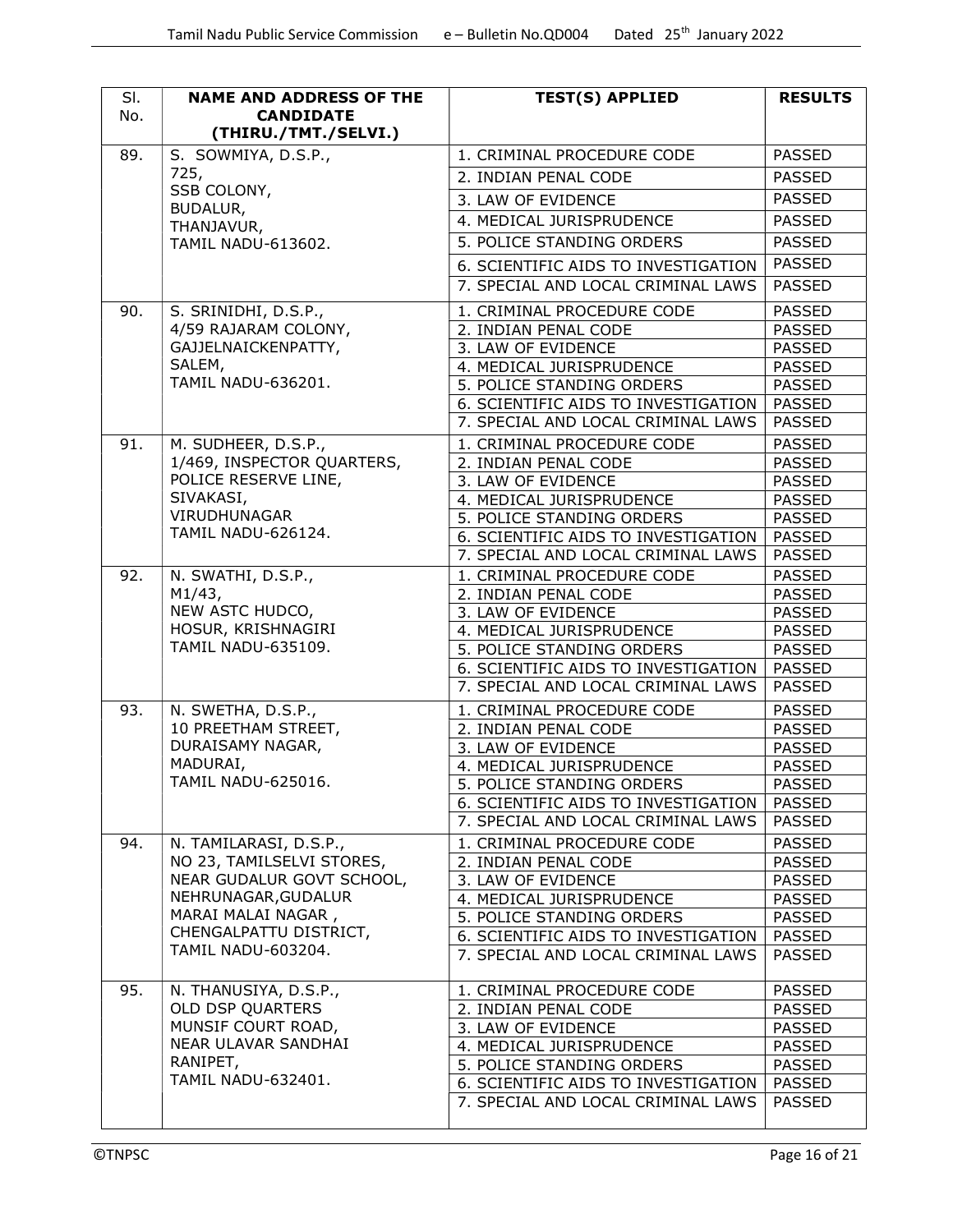| SI.<br>No. | <b>NAME AND ADDRESS OF THE</b><br><b>CANDIDATE</b><br>(THIRU./TMT./SELVI.) | <b>TEST(S) APPLIED</b>              | <b>RESULTS</b> |
|------------|----------------------------------------------------------------------------|-------------------------------------|----------------|
| 96.        | V. VASANTHAKUMAR, D.S.P.,                                                  | 1. CRIMINAL PROCEDURE CODE          | <b>PASSED</b>  |
|            | 27, VENKATACHALAPATHY NAGAR,                                               | 2. INDIAN PENAL CODE                | <b>PASSED</b>  |
|            | VILANKURICHI POST,                                                         | 3. LAW OF EVIDENCE                  | <b>PASSED</b>  |
|            | COIMBATORE,                                                                | 4. MEDICAL JURISPRUDENCE            | <b>PASSED</b>  |
|            | <b>TAMIL NADU-641035.</b>                                                  | 5. POLICE STANDING ORDERS           | <b>PASSED</b>  |
|            |                                                                            |                                     |                |
|            |                                                                            | 6. SCIENTIFIC AIDS TO INVESTIGATION | <b>PASSED</b>  |
|            |                                                                            | 7. SPECIAL AND LOCAL CRIMINAL LAWS  | <b>PASSED</b>  |
| 97.        | K. VENKATESH, D.S.P.,                                                      | 1. CRIMINAL PROCEDURE CODE          | <b>PASSED</b>  |
|            | DR NO 92/3, PL NO 160A1,                                                   | 2. INDIAN PENAL CODE                | <b>PASSED</b>  |
|            | 2ND CROSS STREET,                                                          | 3. LAW OF EVIDENCE                  | <b>PASSED</b>  |
|            | NEHRU NAGAR,                                                               | 4. MEDICAL JURISPRUDENCE            | <b>PASSED</b>  |
|            | OPP RAILWAY STATION,                                                       | 5. POLICE STANDING ORDERS           | <b>PASSED</b>  |
|            | HOSUR, KRISHNAGIRI                                                         | 6. SCIENTIFIC AIDS TO INVESTIGATION | <b>PASSED</b>  |
|            | <b>TAMIL NADU-635109.</b>                                                  | 7. SPECIAL AND LOCAL CRIMINAL LAWS  | <b>PASSED</b>  |
| 98.        | T. VIGNESH, D.S.P.,                                                        | 1. CRIMINAL PROCEDURE CODE          | <b>PASSED</b>  |
|            | 23A, THIPPIRAN THOTTY STREET,                                              | 2. INDIAN PENAL CODE                | <b>PASSED</b>  |
|            | BABU ROAD,                                                                 | 3. LAW OF EVIDENCE                  | <b>PASSED</b>  |
|            | TRICHIRAPPALLI,                                                            | 4. MEDICAL JURISPRUDENCE            | <b>PASSED</b>  |
|            | <b>TAMIL NADU-620008.</b>                                                  | 5. POLICE STANDING ORDERS           | <b>PASSED</b>  |
|            |                                                                            | 6. SCIENTIFIC AIDS TO INVESTIGATION | <b>PASSED</b>  |
|            |                                                                            | 7. SPECIAL AND LOCAL CRIMINAL LAWS  | <b>PASSED</b>  |
| 99.        | M. VIJAYALAKSHMI, D.S.P.,                                                  | 1. CRIMINAL PROCEDURE CODE          | PASSED         |
|            | 93 GURULINGAPURAM,                                                         | 2. INDIAN PENAL CODE                | <b>PASSED</b>  |
|            | SATTUR,                                                                    | 3. LAW OF EVIDENCE                  | <b>PASSED</b>  |
|            | VIRUDHUNAGAR,                                                              | 4. MEDICAL JURISPRUDENCE            | <b>PASSED</b>  |
|            | <b>TAMIL NADU-626203.</b>                                                  | 5. POLICE STANDING ORDERS           | <b>PASSED</b>  |
|            |                                                                            | 6. SCIENTIFIC AIDS TO INVESTIGATION | <b>PASSED</b>  |
|            |                                                                            | 7. SPECIAL AND LOCAL CRIMINAL LAWS  | <b>PASSED</b>  |
| 100.       | M. A. YASMIN, D.S.P.,                                                      | 1. CRIMINAL PROCEDURE CODE          | <b>PASSED</b>  |
|            | NO6/33,4TH CROSS,<br>NEW MANDAPAM STREET<br>MADURANTAKAM, CHENGALPATTU     | 2. INDIAN PENAL CODE                | <b>PASSED</b>  |
|            |                                                                            | 3. LAW OF EVIDENCE                  | <b>PASSED</b>  |
|            |                                                                            | 4. MEDICAL JURISPRUDENCE            | <b>PASSED</b>  |
|            | TAMIL NADU-603306.                                                         | 5. POLICE STANDING ORDERS           | <b>PASSED</b>  |
|            |                                                                            | 6. SCIENTIFIC AIDS TO INVESTIGATION | <b>PASSED</b>  |
|            |                                                                            | 7. SPECIAL AND LOCAL CRIMINAL LAWS  | <b>PASSED</b>  |
| 101.       | P YASODHA, D.S.P.,                                                         | 1. CRIMINAL PROCEDURE CODE          | <b>PASSED</b>  |
|            | NO 3/288 THANDALAM ROAD,                                                   | 2. INDIAN PENAL CODE                | <b>PASSED</b>  |
|            | KOVOOR,                                                                    | 3. LAW OF EVIDENCE                  | <b>PASSED</b>  |
|            | <b>CHENNAI</b>                                                             | 4. MEDICAL JURISPRUDENCE            | <b>PASSED</b>  |
|            | TAMIL NADU-600116.                                                         | 5. POLICE STANDING ORDERS           | <b>FAILED</b>  |
|            |                                                                            | 6. SCIENTIFIC AIDS TO INVESTIGATION | <b>PASSED</b>  |
|            |                                                                            | 7. SPECIAL AND LOCAL CRIMINAL LAWS  | <b>PASSED</b>  |
|            |                                                                            |                                     |                |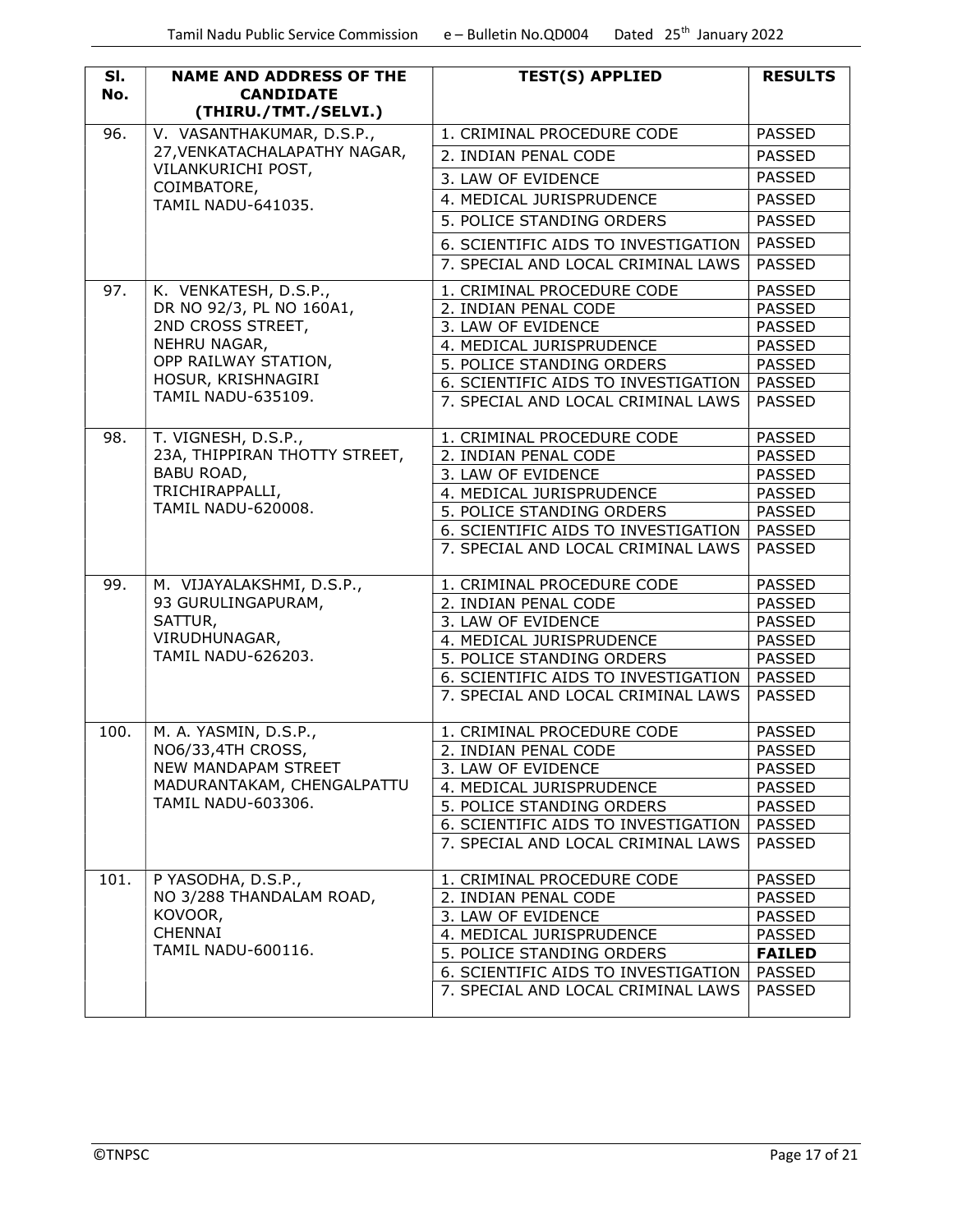| SI.<br>No. | <b>NAME AND ADDRESS OF THE</b><br><b>CANDIDATE</b><br>(THIRU./TMT./SELVI.) | <b>TEST(S) APPLIED</b>              | <b>RESULTS</b> |
|------------|----------------------------------------------------------------------------|-------------------------------------|----------------|
| 102.       | R YOGESH KUMAR, D.S.P.,                                                    | 1. CRIMINAL PROCEDURE CODE          | PASSED         |
|            | 2/296 SAMANTHI POO LANE                                                    | 2. INDIAN PENAL CODE                | <b>PASSED</b>  |
|            | AYYAVU THEVAR NAGAR IYER                                                   | 3. LAW OF EVIDENCE                  | <b>PASSED</b>  |
|            | BUNGLOW,                                                                   | 4. MEDICAL JURISPRUDENCE            | <b>PASSED</b>  |
|            | MADURAI,<br>TAMIL NADU-625014                                              | 5. POLICE STANDING ORDERS           | <b>PASSED</b>  |
|            |                                                                            | 6. SCIENTIFIC AIDS TO INVESTIGATION | <b>PASSED</b>  |
|            |                                                                            | 7. SPECIAL AND LOCAL CRIMINAL LAWS  | <b>PASSED</b>  |

 The Controller of Examinations, Tamil Nadu Public Service Commission,  $Chennai - 600003$ .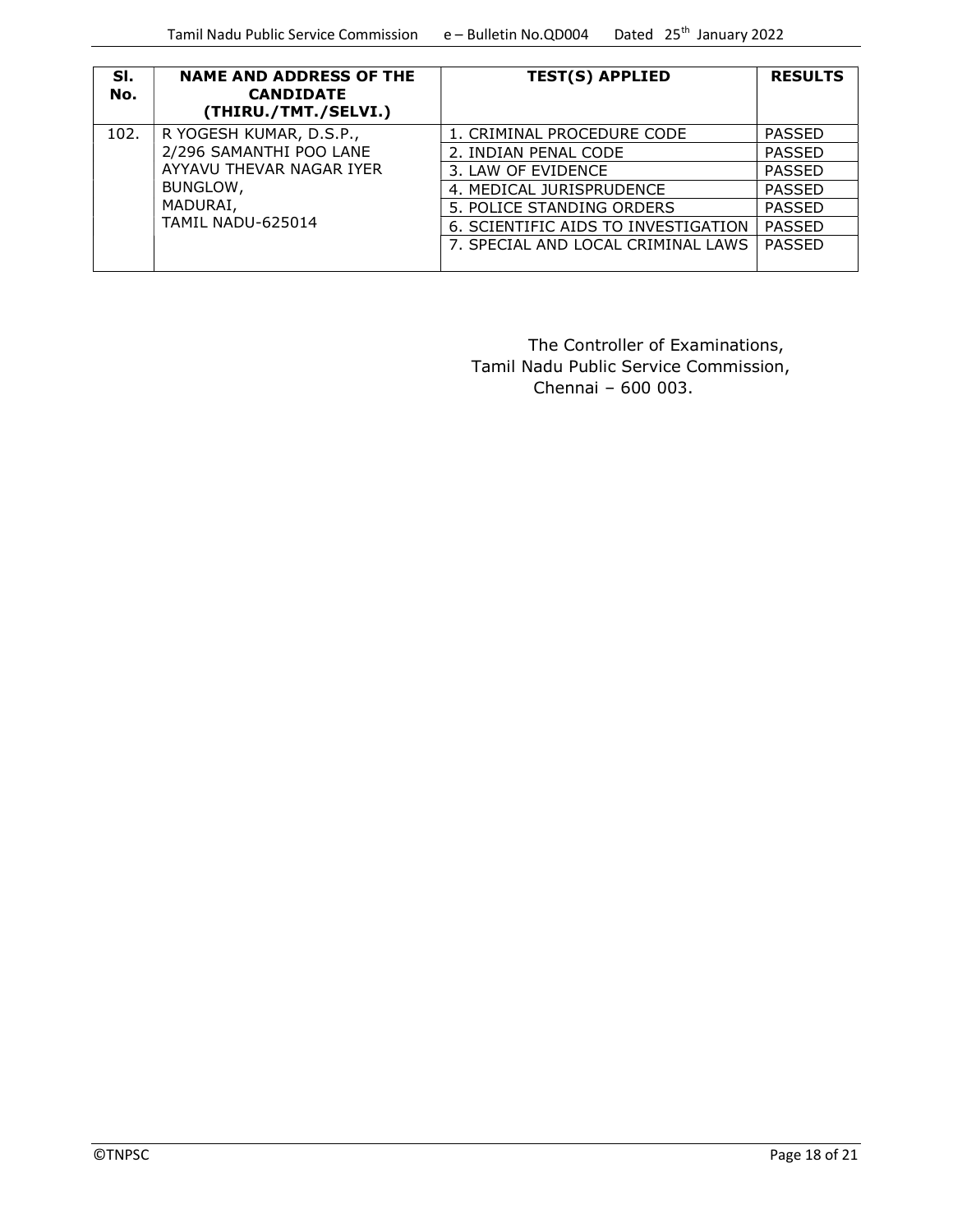#### I.F.S / A.C.F / FOREST RANGER C.NO.2541/QD-A1/2021

| SL.<br>NO. | <b>NAME AND ADDRESS OF THE</b><br><b>CANDIDATE</b>                                                                              | <b>TEST(S) APPLIED</b>                                                             | <b>RESULTS</b> |
|------------|---------------------------------------------------------------------------------------------------------------------------------|------------------------------------------------------------------------------------|----------------|
|            | (THIRU./TMT./SELVI.)                                                                                                            |                                                                                    |                |
| 1.         | KASHYAP SHASHANK RAVI, I.F.S.,<br>FLAT NO 18, C11,<br>SAF GAMES VILLAGE,<br>KOYAMBEDU,<br>CHENNAI,<br>TAMIL NADU-600107.        | FIRST CLASS LANUGAGE TEST IN<br>TAMIL - PART-II (FULL TEST)                        | <b>PASSED</b>  |
| 2.         | RAVI MEENA, I.F.S.,<br>34, KANJI NAGAR AGRA ROAD<br>JAIPUR,<br>RAJASTHAN-302031.                                                | FIRST CLASS LANUGAGE TEST IN<br>TAMIL - PART-II (FULL TEST)                        | <b>FAILED</b>  |
| 3.         | DEVENDRA KUMAR MEENA, I.F.S.,<br>DD HASANUR,<br>HASANUR FOREST DIVISION,<br>SATHYAMANGALAM, ERODE,<br><b>TAMIL NADU-638401.</b> | FIRST CLASS LANUGAGE TEST IN<br>TAMIL - PART-II (FULL TEST)                        | <b>FAILED</b>  |
| 4.         | PRINCE KUMAR, I.F.S.,<br>DISTRICT FOREST OFFICE,<br>SATHUVACHARI,<br>VELLORE,<br><b>TAMIL NADU-632009.</b>                      | FIRST CLASS LANUGAGE TEST IN<br>TAMIL - PART-II (FULL TEST)                        | <b>FAILED</b>  |
| 5.         | N. VENGATESH PRABHU, I.F.S.,<br>19/2 HAPPY GARDEN,                                                                              | DEPARTMENTAL TEST ON FOREST<br>LAWS                                                | <b>PASSED</b>  |
|            | SULEESHWARANPATTI,<br>POLLACHI, COIMBATORE,                                                                                     | DEPARTMENTAL TEST ON FOREST<br><b>REVENUE</b>                                      | <b>PASSED</b>  |
|            | <b>TAMIL NADU-642006.</b>                                                                                                       | DEPARTMENTAL CODE AND<br><b>ACCOUNTS</b>                                           | <b>PASSED</b>  |
|            |                                                                                                                                 | FUNDAMENTAL RULES AND STATE<br>SERVICE RULES ETC.,                                 | <b>PASSED</b>  |
|            |                                                                                                                                 | FIRST CLASS LANGUAGE TEST IN<br>TAMIL - PART-I (ORAL TEST-<br>MANUSCRIPTS READING) | <b>PASSED</b>  |
| 6.         | K KARTHIKEYANI, I.F.S.,<br>VATTAMALAI PUDHUR,                                                                                   | DEPARTMENTAL TEST ON FOREST<br>LAWS                                                | <b>ABSENT</b>  |
|            | KOTTAIDURAI,<br>PALANI TK, DINDIGUL,                                                                                            | DEPARTMENTAL TEST ON FOREST<br><b>REVENUE</b>                                      | <b>ABSENT</b>  |
|            | <b>TAMIL NADU-625617.</b>                                                                                                       | DEPARTMENTAL CODE AND<br><b>ACCOUNTS</b>                                           | <b>ABSENT</b>  |
|            |                                                                                                                                 | FUNDAMENTAL RULES AND STATE<br>SERVICE RULES ETC.,                                 | <b>ABSENT</b>  |
|            |                                                                                                                                 | FIRST CLASS LANGUAGE TEST IN<br>TAMIL - PART-I (ORAL TEST<br>MANUSCRIPTS READING)  | <b>ABSENT</b>  |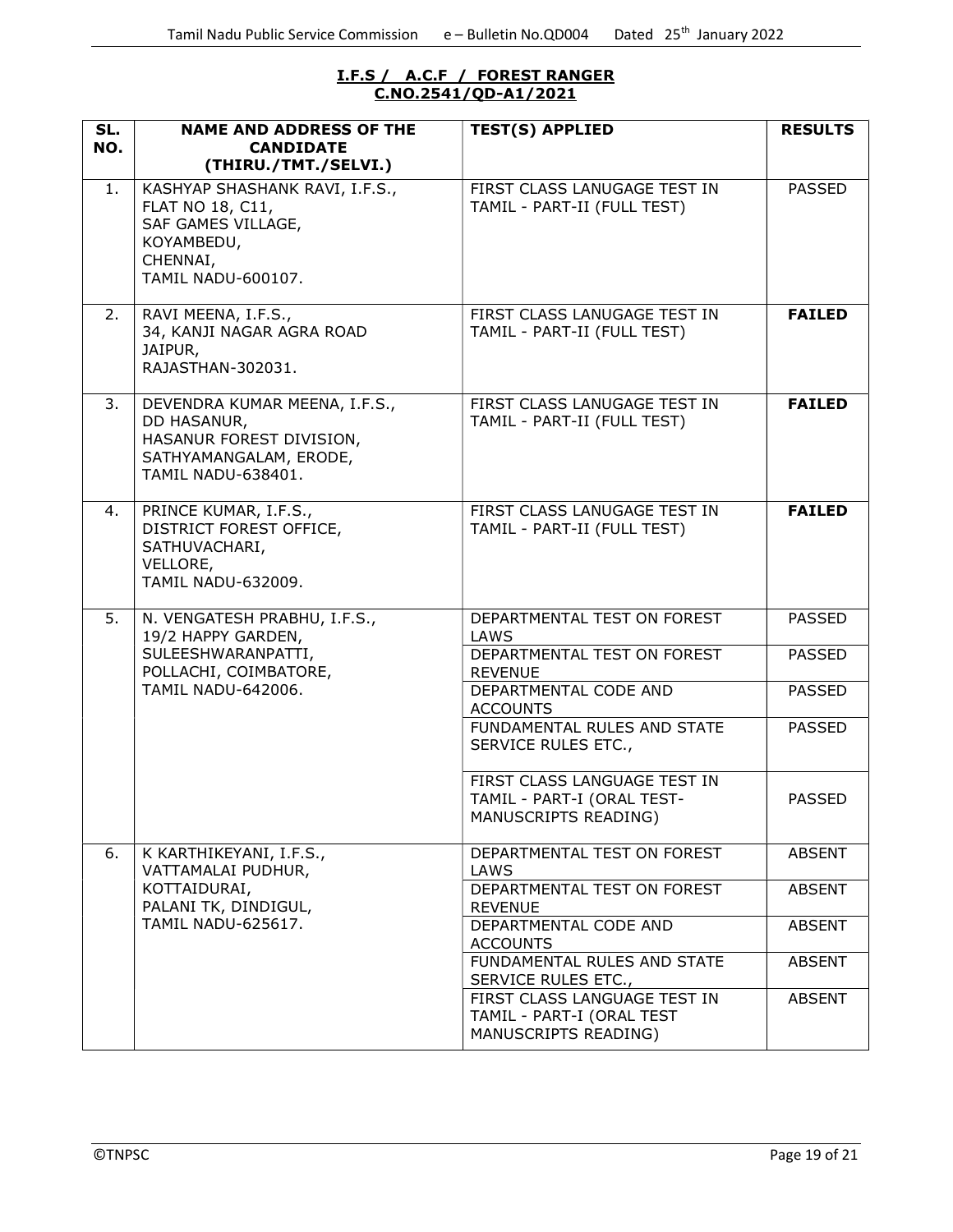| SL. | <b>NAME AND ADDRESS OF THE</b>                          | <b>TEST(S) APPLIED</b>                             | <b>RESULTS</b> |
|-----|---------------------------------------------------------|----------------------------------------------------|----------------|
| NO. | <b>CANDIDATE</b><br>(THIRU./TMT./SELVI.)                |                                                    |                |
|     | K. KIRUBAHARAN, A.C.F.,                                 | DEPARTMENTAL TEST ON FOREST                        | <b>PASSED</b>  |
| 7.  | KUMILAN KATTU ST,                                       | LAWS<br>DEPARTMENTAL TEST ON FOREST                |                |
|     | KANDAMANGALAM POST,<br>KATTUMANNARKOIL TALUK,           | <b>REVENUE</b>                                     | <b>PASSED</b>  |
|     | CUDDALORE,                                              | DEPARTMENTAL CODE AND                              | PASSED         |
|     | TAMIL NADU-608301.                                      | <b>ACCOUNTS</b>                                    |                |
|     |                                                         | FUNDAMENTAL RULES AND STATE<br>SERVICE RULES ETC., | <b>PASSED</b>  |
|     | H.MANASIR HALEEMA, A.C.F.,                              | DEPARTMENTAL TEST ON FOREST                        | <b>PASSED</b>  |
| 8.  | 19/83 C<br>KONARVILAI                                   | LAWS<br>DEPARTMENTAL TEST ON FOREST                | <b>PASSED</b>  |
|     | THUCKALAY,                                              | <b>REVENUE</b>                                     |                |
|     | KANNIYAKUMARI<br><b>TAMIL NADU-629175.</b>              | DEPARTMENTAL CODE AND<br><b>ACCOUNTS</b>           | <b>PASSED</b>  |
|     |                                                         | FUNDAMENTAL RULES AND STATE                        | <b>PASSED</b>  |
|     |                                                         | SERVICE RULES ETC.,                                |                |
| 9.  | P MANIKANDAPRABHU, A.C.F.,<br>2/43, UCHINI MAHALI AMMAN | DEPARTMENTAL TEST ON FOREST<br>LAWS                | <b>PASSED</b>  |
|     | KOVIL STREET<br>SANKARANKOVIL,                          | DEPARTMENTAL TEST ON FOREST<br><b>REVENUE</b>      | <b>PASSED</b>  |
|     | <b>TENKASI</b>                                          | DEPARTMENTAL CODE AND                              | <b>PASSED</b>  |
|     | <b>TAMIL NADU-627756.</b>                               | <b>ACCOUNTS</b>                                    |                |
|     |                                                         | FUNDAMENTAL RULES AND STATE<br>SERVICE RULES ETC., | <b>PASSED</b>  |
| 10. | R RATHAI, A.C.F.,<br>4/332 TNHB COLONY                  | DEPARTMENTAL TEST ON FOREST<br>LAWS                | <b>PASSED</b>  |
|     | SANKARAPERI                                             | DEPARTMENTAL TEST ON FOREST                        | <b>PASSED</b>  |
|     | THOOTHUKUDI, THOOTHUKUDI                                | <b>REVENUE</b>                                     |                |
|     | TAMIL NADU-628001.                                      | DEPARTMENTAL CODE AND<br><b>ACCOUNTS</b>           | <b>PASSED</b>  |
|     |                                                         | FUNDAMENTAL RULES AND STATE                        | <b>PASSED</b>  |
|     |                                                         | SERVICE RULES ETC.,                                |                |
| 11. | S SANTHAWARMAN, A.C.F.,<br>833 HOUSING UNIT             | DEPARTMENTAL TEST ON FOREST<br>LAWS                | <b>PASSED</b>  |
|     | PERIYAR NAGAR<br>PUDUKKOTTAI, PUDUKOTTAI                | DEPARTMENTAL TEST ON FOREST<br><b>REVENUE</b>      | <b>PASSED</b>  |
|     | <b>TAMIL NADU-622003.</b>                               | DEPARTMENTAL CODE AND<br><b>ACCOUNTS</b>           | <b>PASSED</b>  |
|     |                                                         | FUNDAMENTAL RULES AND STATE                        | PASSED         |
|     |                                                         | SERVICE RULES ETC.,                                |                |
| 12. | R SELVAKUMAR, A.C.F.,<br>SELVAKUMAR R, ACF TRAINEE      | DEPARTMENTAL TEST ON FOREST<br>LAWS                | <b>PASSED</b>  |
|     | DISTRICT FOREST OFFICE<br>UDAGAMANDALAM,                | DEPARTMENTAL TEST ON FOREST<br><b>REVENUE</b>      | <b>PASSED</b>  |
|     | THE NILGIRIS<br>TAMIL NADU-643001.                      | DEPARTMENTAL CODE AND                              | <b>PASSED</b>  |
|     |                                                         | <b>ACCOUNTS</b><br>FUNDAMENTAL RULES AND STATE     | <b>PASSED</b>  |
|     |                                                         | SERVICE RULES ETC.,                                |                |